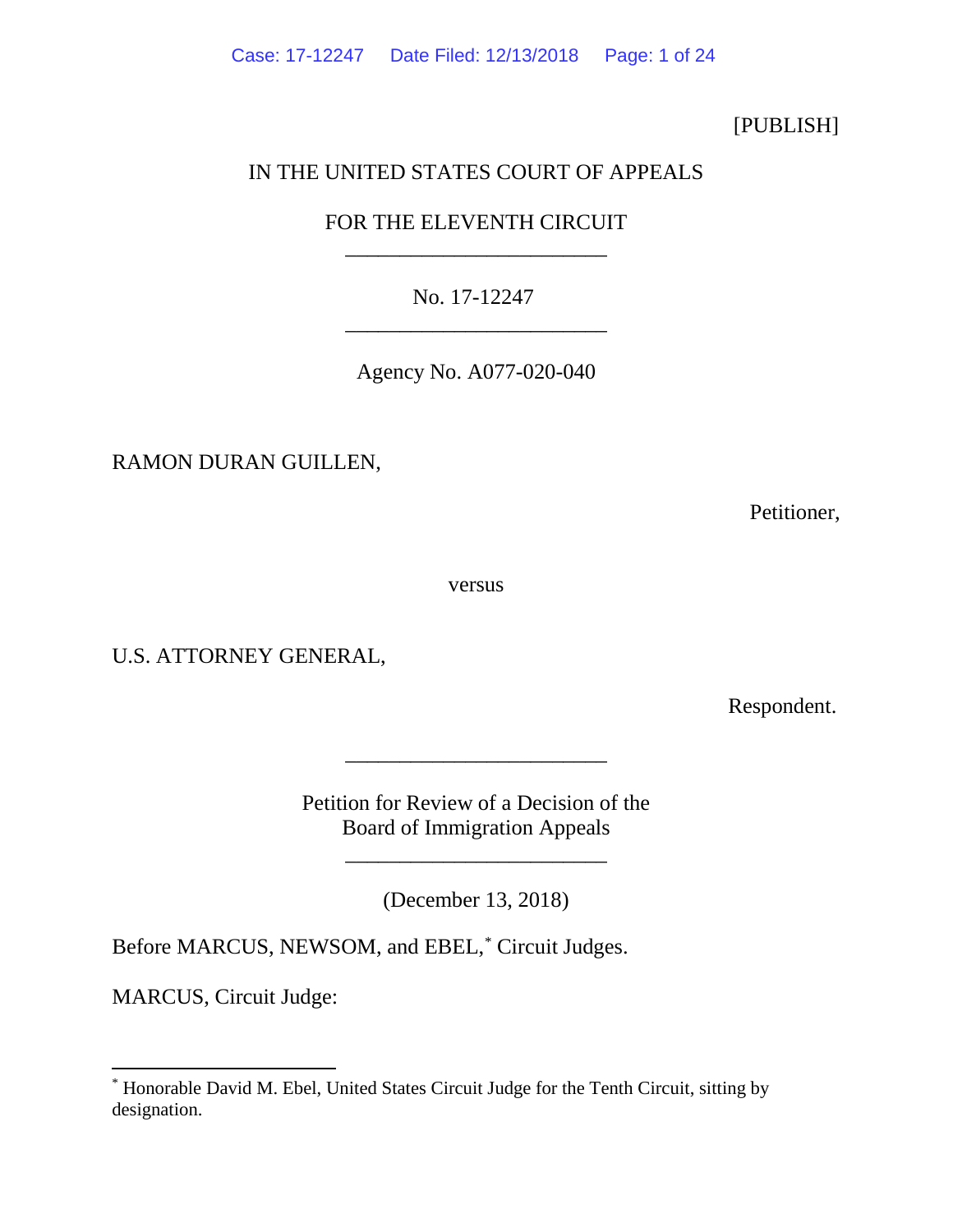An alien convicted of a state offense "relating to a controlled substance" as defined by federal law is eligible to be removed from the United States. 8 U.S.C. §  $1227(a)(2)(B)(i)$ . This case presents the issue whether a conviction for cocaine possession under Fla. Stat. § 893.13(6)(a) counts as a conviction of an offense "relating to a controlled substance" under this provision. Petitioner Ramon Duran Guillen argues that it does not, on the ground that the Florida statute is indivisible and applies to some substances that fall outside the federal definition of a controlled substance. We hold that Fla. Stat. § 893.13(6)(a) is divisible by the identity of the drug possessed, permitting the use of the modified categorical approach to determine what substance was involved in a particular offense. Because the record documents unambiguously reveal that Guillen's convictions involved cocaine, a federally controlled substance, we deny the petition for review.

# **I.**

The relevant facts are undisputed. Ramon Duran Guillen was born on July 2, 1984, in Mexico. He testified before an Immigration Judge (IJ) that he entered the United States illegally in 1991, later becoming a lawful permanent resident in 1999. His parents and four of his five siblings are also permanent residents, while his youngest sister was born in the United States and is an American. Guillen has lived with his parents and teenage sister in Sarasota, Florida, since 2014. He is unmarried and has no children.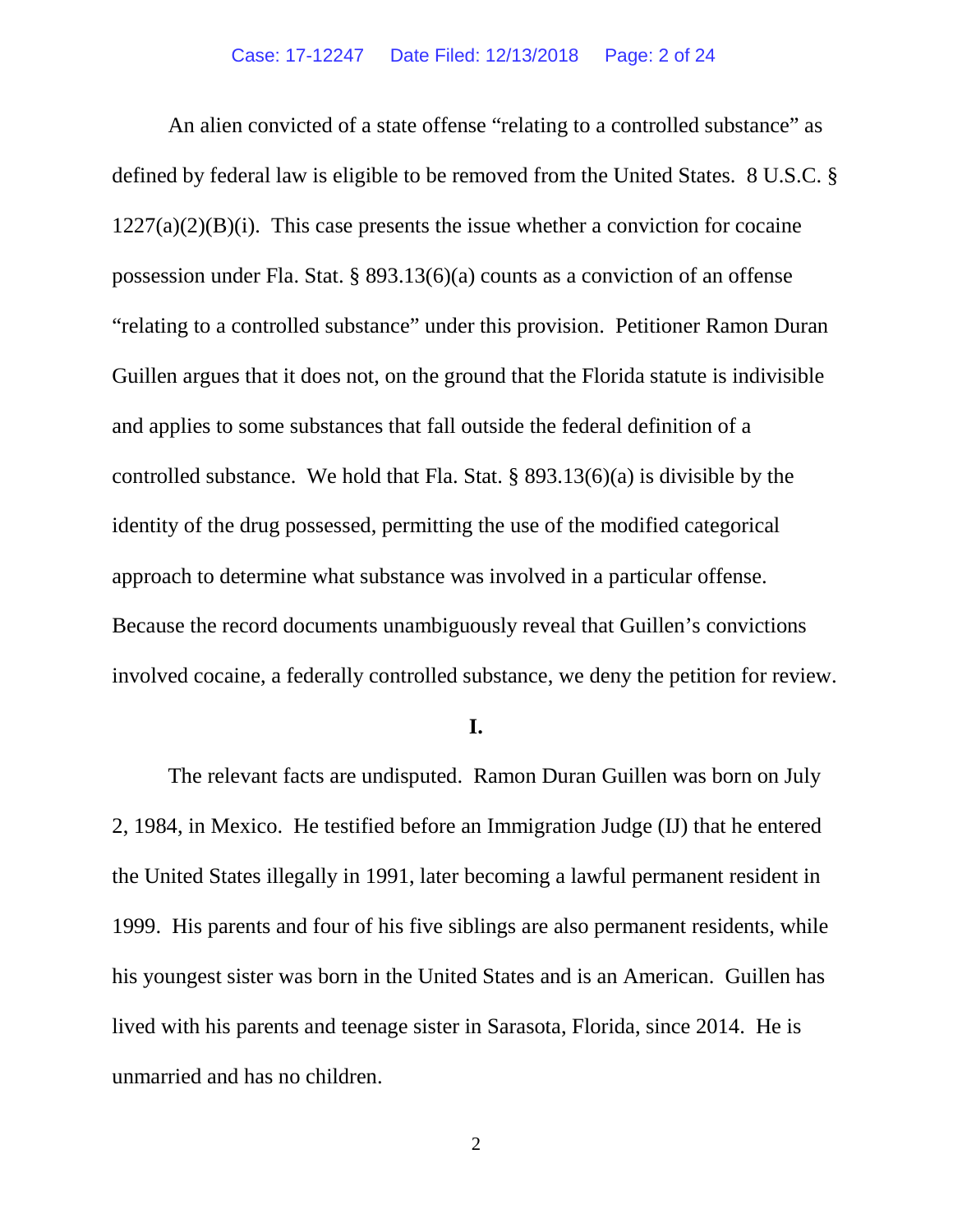Guillen's criminal history consists of five incidents, all of which involved cocaine. In 2011, Guillen was first arrested for possession of cocaine under Fla. Stat. § 893.13(6)(a) as well as possession of a small quantity of marijuana. Guillen pleaded nolo contendere and was sentenced to thirty days in jail. Next, in 2014 Guillen was arrested on four counts including cocaine possession, property damage, possession of narcotic equipment, and resisting an officer. Guillen testified that the property damage and resistance occurred after he was arrested and sent to a hospital because of a suspected cocaine overdose. He again pleaded nolo contendere and received a four-month sentence. In 2015, Guillen pleaded nolo contendere to possession of cocaine, possession of more than 20 grams of marijuana, driving under the influence, and fleeing or attempting to elude a police officer. He received a nine-month sentence. Later that year, Guillen was arrested for vehicle theft, another count of cocaine possession, and possession of a small amount of marijuana. Guillen again pleaded nolo contendere, later testifying before the IJ that he had stolen a vehicle from a friend's mechanic shop while under the influence of marijuana and cocaine.

Most recently, in November 2015 Guillen was arrested for cocaine possession, leaving the scene of an accident, driving under the influence, driving with a suspended license, and possession of narcotics equipment. An officer testified that his radar recorded Guillen, while high on cocaine and marijuana,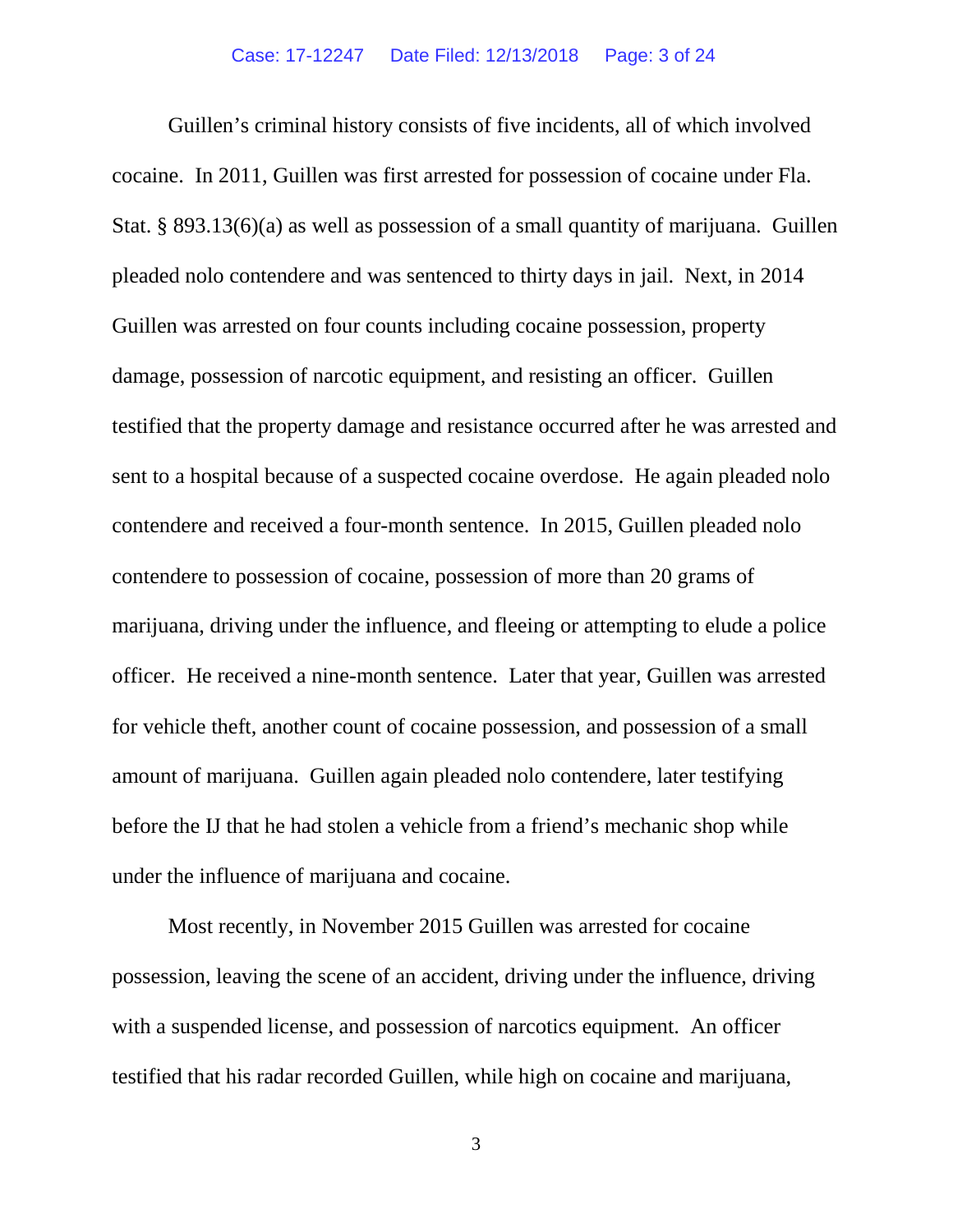traveling at 102 miles per hour before his arrest. He once more pleaded nolo contendere, and the next year, DHS officers encountered Guillen at a probation office in Sarasota, Florida, during "routine screening of foreign-born offenders under supervision of the Florida Department of Corrections." At this time he was identified as an alien eligible to be removed from the United States.

The government filed a Notice to Appear charging Guillen as removable because he was convicted of a state offense "relating to a controlled substance" as defined by federal law. 8 U.S.C. § 1227(a)(2)(B)(i). Guillen filed an application for cancellation of removal under 8 U.S.C. § 1229b(a). This section permits the government to cancel a removal order for an alien who 1) was "lawfully admitted for permanent residence" for at least five years; 2) "has resided in the United States continuously" for seven years; and 3) has no "aggravated felony" convictions. If these requirements are met, an alien is only made eligible for cancellation of removal -- the decision to grant relief is committed to the discretion of the Immigration Judge.

The IJ found that Guillen met the statutory requirements. He was granted lawful permanent resident status in 2000, and he lawfully resided in the United States since that time. And despite his criminal record, Guillen had never been convicted of an aggravated felony under the immigration law definition. See 8 U.S.C. § 1101(a)(43). Still, the Immigration Judge concluded that Guillen did not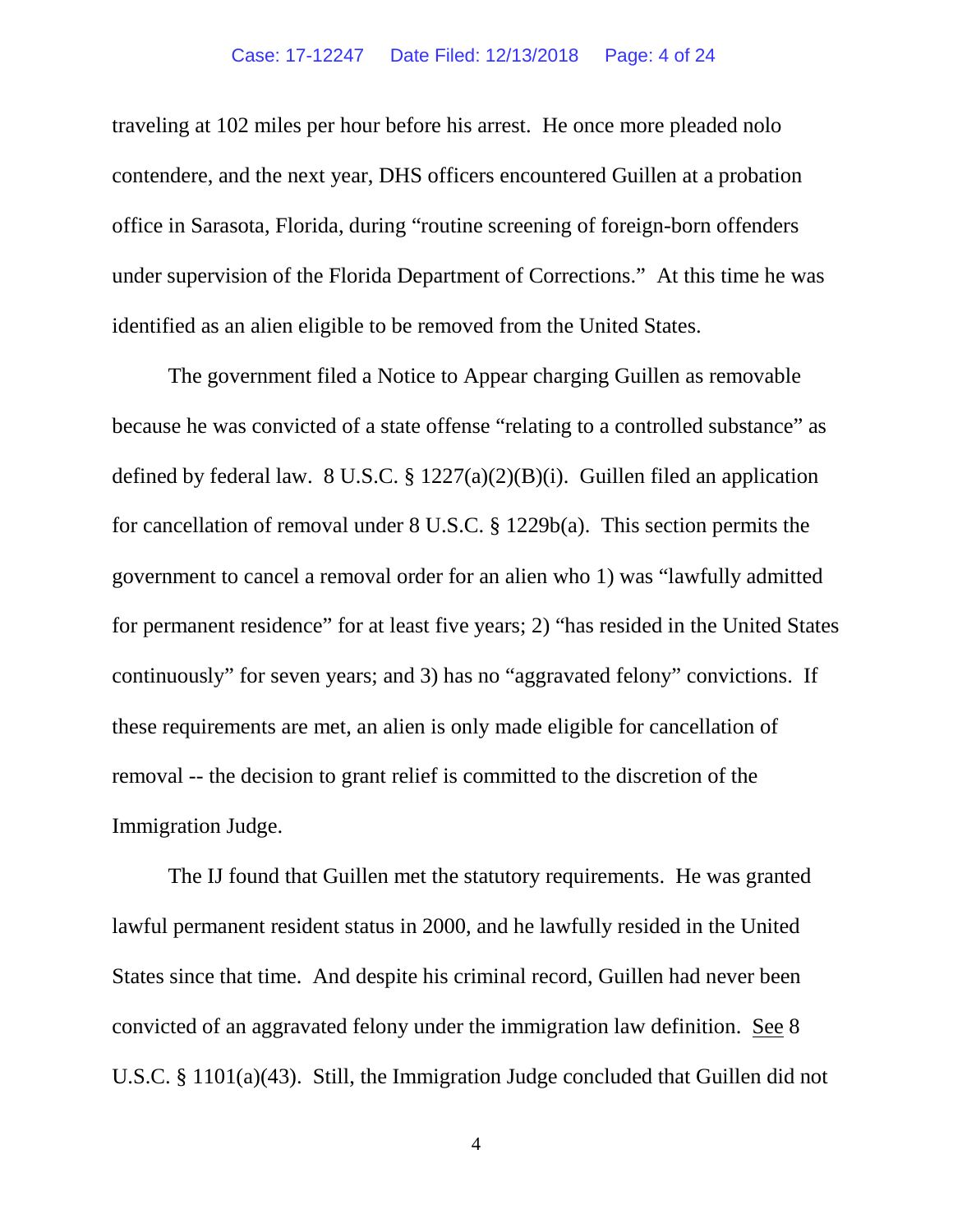# Case: 17-12247 Date Filed: 12/13/2018 Page: 5 of 24

merit cancellation of removal as a matter of discretion. The standard for this determination is whether "on balance, the totality of the evidence before [the IJ] indicates that the respondent has adequately demonstrated that he [or she] warrants a favorable exercise of discretion." Matter of A- M-, 25 I. & N. Dec. 66, 76 (BIA 2009) (second alteration in original) (internal quotation marks omitted).

The IJ recognized Guillen's family ties in the United States, the support he provides to his parents and youngest sister, and his continued residence in the United States since he was seven years old. But these positive equities were outweighed by his extensive series of criminal offenses, several instances of apparent dishonesty on income tax filings, and the likelihood that he would reoffend given his drug problem. At bottom, "the seriousness of his criminal convictions and his lack of rehabilitation" made his claim for relief unsuccessful. The IJ therefore denied Guillen's application and ordered his removal to Mexico.

Guillen appealed the denial of his application for cancellation of removal to the Board of Immigration Appeals. Before the Board, Guillen continued to press his claim for discretionary relief and added a legal argument. Guillen claimed that he was ineligible for removal because none of his convictions qualified under § 1227(a)(2)(B)(i) as a conviction relating to a controlled substance. Guillen contended that a conviction under Fla. Stat. § 893.13(6)(a) is not categorically related to a controlled substance because the state controlled substance schedules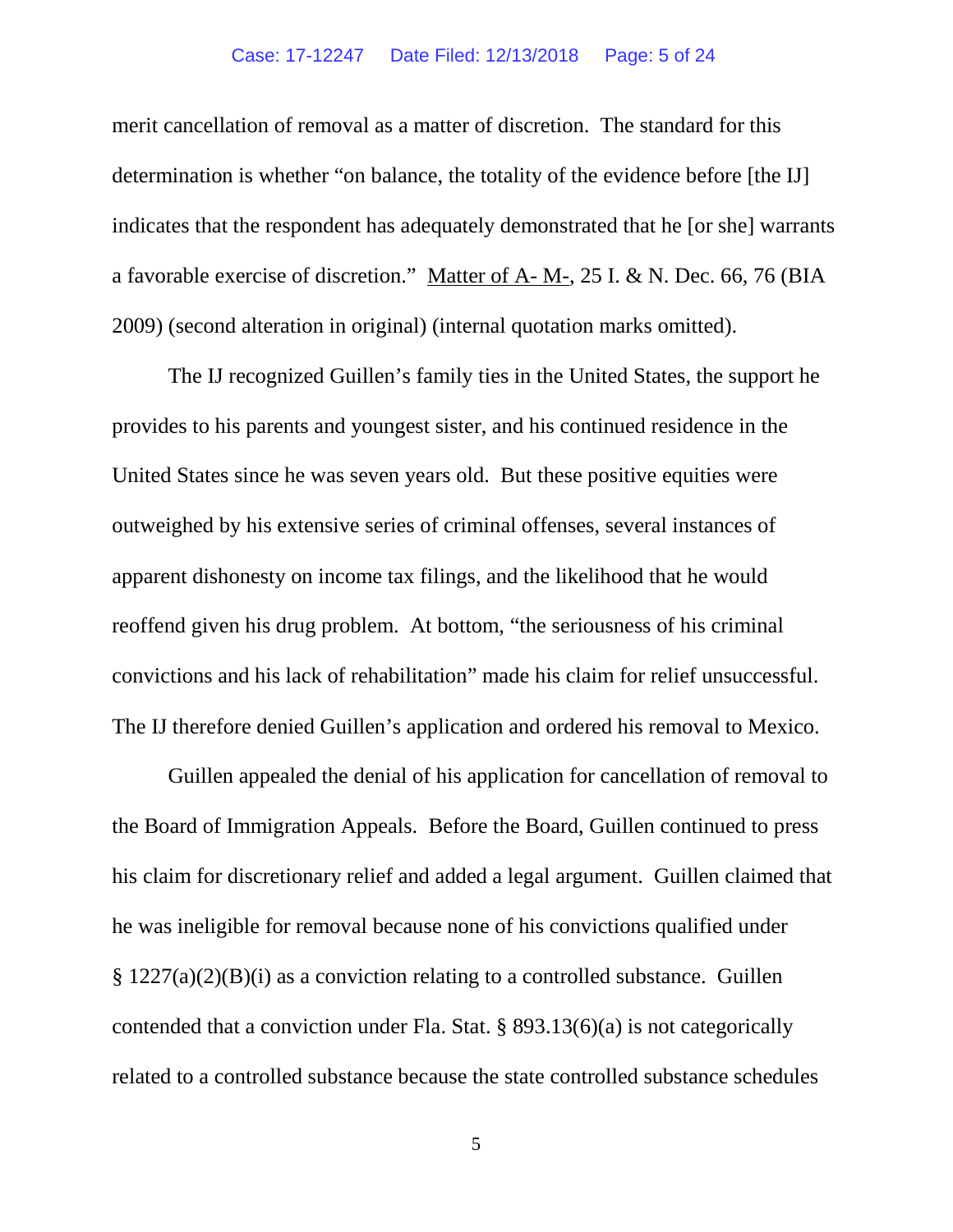#### Case: 17-12247 Date Filed: 12/13/2018 Page: 6 of 24

included a number of substances that were not listed in the federal schedules. Thenylfentanyl, 1,4–butanediol, and trenbolone acetate are three examples of substances that are considered controlled substances under Florida law, but not federal law. <sup>[1](#page-5-0)</sup> Compare Fla. Stat. § 893.03 with 21 U.S.C. § 812 and 21 C.F.R. § 1308 (2018). He further argued that the statute was not divisible, preventing a closer look at record documents to determine what substances were involved in his offenses.

The Board rejected Guillen's argument. Relying on Matter of Ferreira, 26 I&N Dec. 415 (BIA 2014), the Board held that merely pointing to differences in the substances covered by Florida law and the federal controlled substance schedules was insufficient. Rather, one must show that there is "a realistic probability that the state will successfully prosecute conduct outside the removable offense's generic definition" to establish that the state offense does not render an alien removable. The Board also rejected Guillen's argument that  $\S 893.13(6)(a)$  is overbroad because it covers both "actual or constructive possession" of a

<span id="page-5-0"></span><sup>&</sup>lt;sup>1</sup> Guillen pointed to alpha-ethyltryptamine, fenethylline, parahexyl, amobarbital, pentobarbital, secobarbital, benzphetamine, and phendimetrazine. Each of these substances is included in the federal controlled substance schedules published in the Code of Federal Regulations pursuant to the Attorney General's authority to add substances to the initial schedules published in § 812. See 21 C.F.R. §§ 1308.11–1308.13 (2018); 21 U.S.C. § 811(a)(1). Guillen's point stands, however, because there are other substances listed in the Florida controlled substance schedules that are not covered by federal law.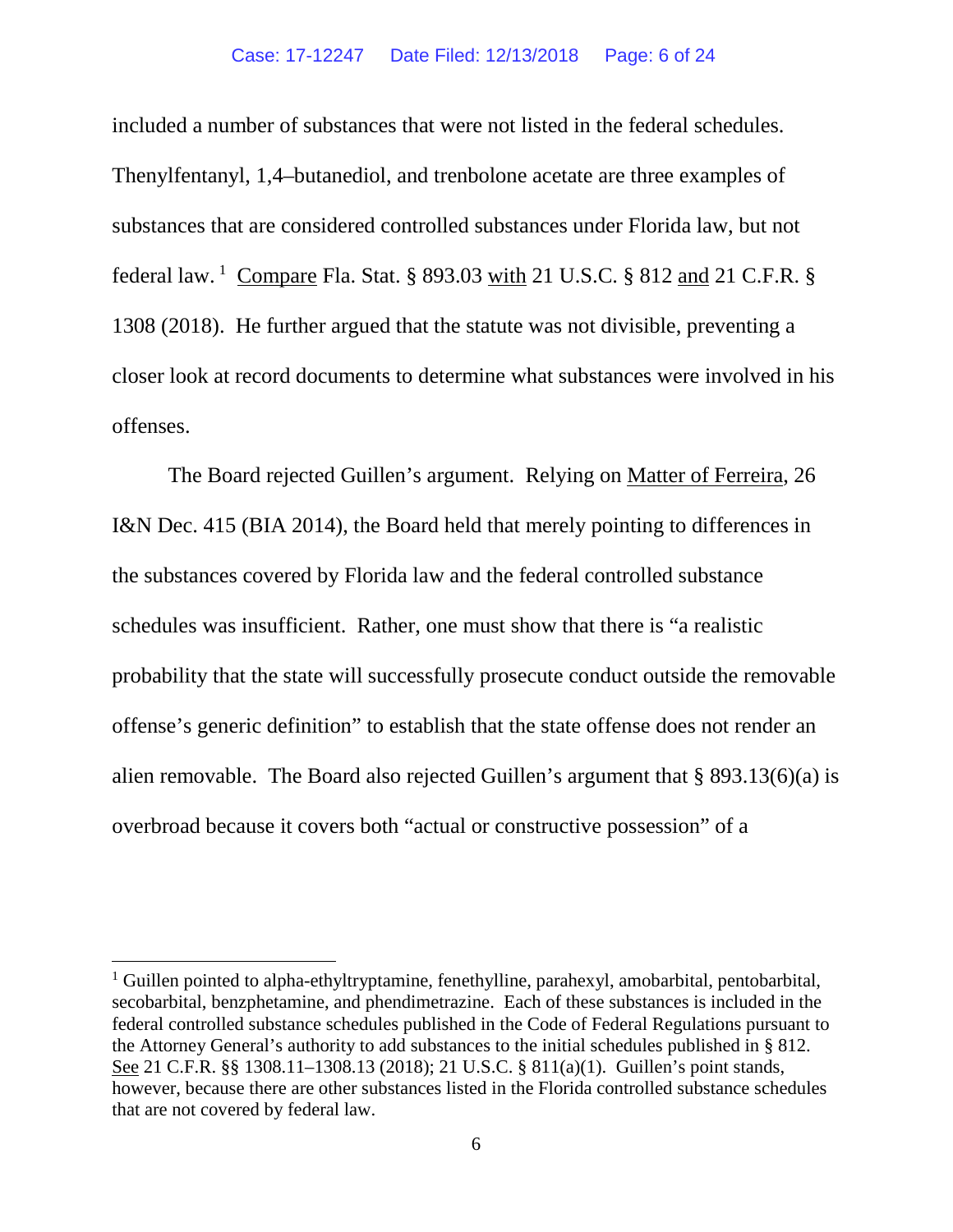controlled substance.<sup>[2](#page-6-0)</sup> The well-established rule is that federal drug laws likewise cover constructive possession. See, e.g., United States v. Derose, 74 F.3d 1177, 1185 (11th Cir. 1996). Still, the Board assumed for the sake of argument that Guillen was correct that a Florida possession conviction is not categorically related to a controlled substance.

More significantly, in as much as this is the ground on which the government now defends the BIA's decision, the Board held that the Florida possession statute was divisible. The Board relied on the structure of the statute, which "enumerates alternative bases for conviction separated by the disjunctive 'or,'" and cited a Florida District Court of Appeal holding that the specific drug possessed is an element of the offense under § 893.13(6)(a). See R.C.R. v. State, 174 So. 3d 460, 462 (Fla. Dist. Ct. App. 2015). And last, the Board noted that the standard jury instructions for cocaine possession under this section require a jury to find "that the substance was cocaine." The Board therefore concluded that the statute was divisible by the identity of the substance possessed, permitting the use of the modified categorical approach. The Board found sufficient evidence in the records of Guillen's convictions to establish that his convictions under the Florida statute were for possession of cocaine, qualifying him for removal. The Board did not reach his convictions for marijuana possession or possession of narcotics

<span id="page-6-0"></span><sup>&</sup>lt;sup>2</sup> Guillen now claims the Board "misunderstood" his argument on this point and he has abandoned the argument on appeal.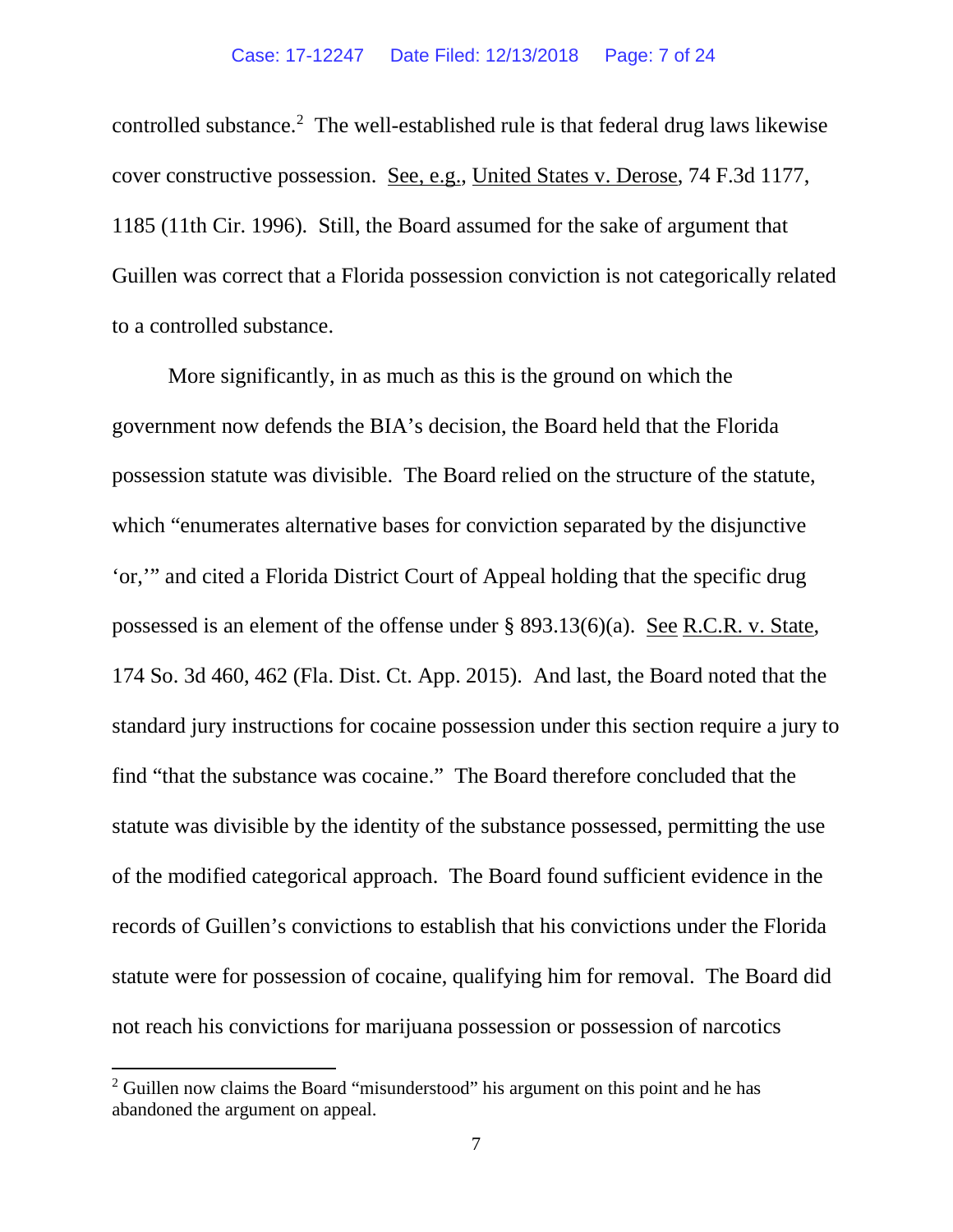equipment, because Guillen's cocaine possession convictions were sufficient to establish his eligibility for removal.

The Board then reviewed the Immigration Judge's discretionary denial of Guillen's application. Examining the same set of facts, the Board agreed that his criminal history and lack of demonstrated rehabilitation outweighed the equities favoring cancellation of removal. The Board dismissed the appeal and Guillen timely petitioned this Court for review.

# **II.**

We are obliged, as a threshold matter, to ensure that we have jurisdiction. Courts generally lack jurisdiction to review "any final order of removal against an alien who is removable by reason of having committed a criminal offense covered in section 1182(a)(2) [of Title 8]," which includes controlled substance offenses. 8 U.S.C. § 1252(a)(2)(C). We also lack jurisdiction over the discretionary denial of an application for cancellation of removal. <u>Id.</u> §  $1252(a)(2)(B)(i)$ . We have jurisdiction, however, to review a "question[] of law" properly raised in a petition for review. Id. § 1252(a)(2)(D).

The government "has the burden of establishing by clear and convincing evidence" that an alien is eligible for removal. 8 U.S.C. § 1229a(c)(3)(A). Our review is confined to the Board's decision, "except to the extent that it 'expressly adopt[s] the IJ's opinion or reasoning.'" Cole v. U.S. Att'y Gen., 712 F.3d 517,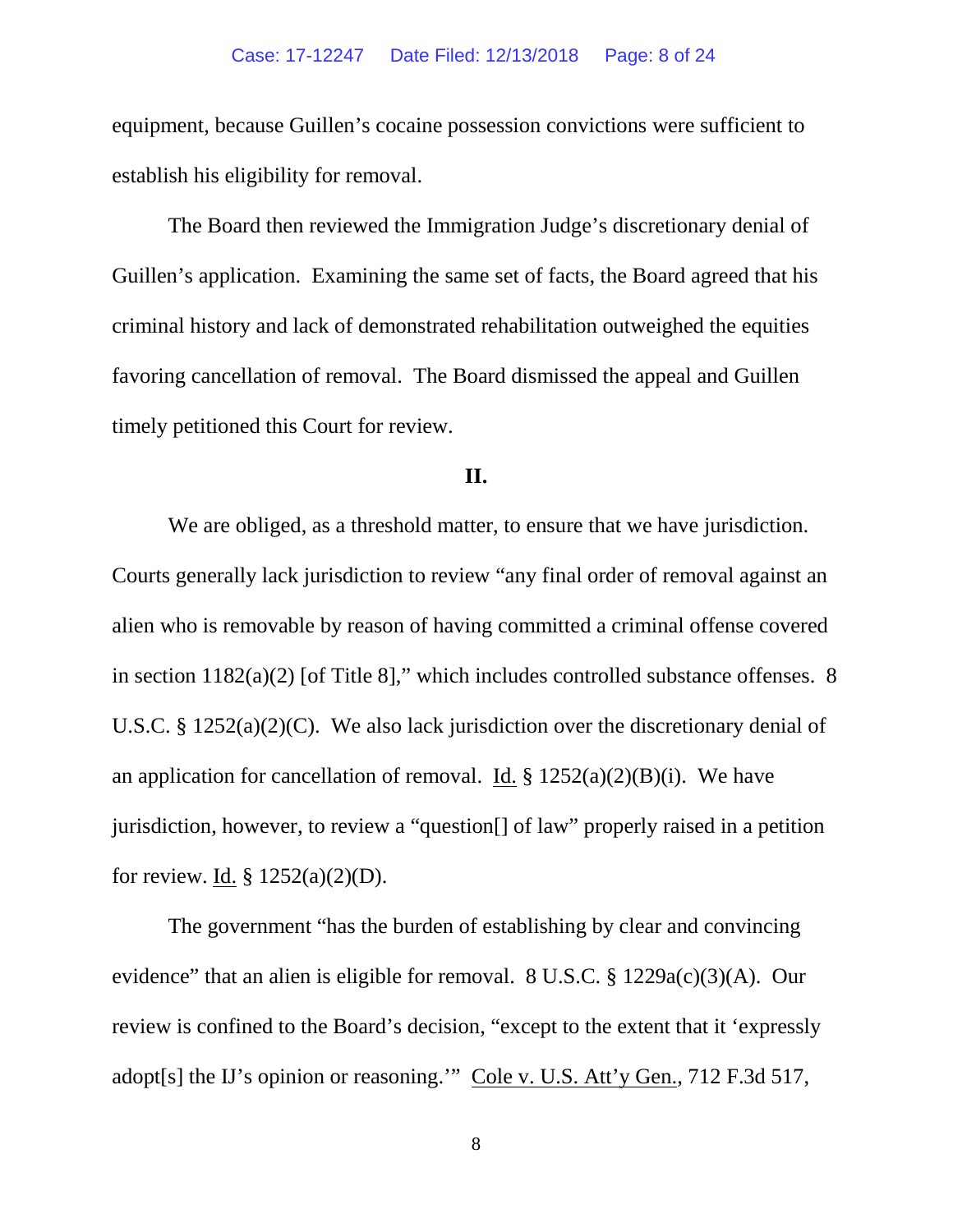523 (11th Cir. 2013) (quoting Imelda v. U.S. Att'y Gen., 611 F.3d 724, 727 (11th Cir. 2010)). We review legal questions de novo. Id. at 523. Although we defer to the Board's interpretation of ambiguous terms in the Immigration and Nationality Act, no deference is owed to its construction of a state statute. Ramos v. U.S. Att'y Gen., 709 F.3d 1066, 1069 n.2 (11th Cir. 2013).

#### **III.**

Guillen argues that he is not removable under  $\S 1227(a)(2)(B)(i)$  because none of his convictions relate to a controlled substance under federal law. The government does not dispute Guillen's claim that a conviction pursuant to Fla. Stat. § 893.13(6)(a) is not categorically related to a controlled substance. The Florida controlled substance schedules undeniably are broader than the definition of "controlled substance" under federal law. The disagreement instead centers on whether the Florida statute is divisible, which would permit the use of the modified categorical approach to uncover whether Guillen's convictions relate to a federally controlled substance. We hold that the Board was correct in concluding that the statute is divisible and in finding that Guillen's convictions for possession of cocaine relate to a controlled substance as defined by federal law.

# A.

In relevant part,  $8 \text{ U.S.C.} \$  $\frac{3}{227(a)(2)(B)(i)}$  provides: "Any alien who at any time after admission has been convicted of a violation of (or a conspiracy or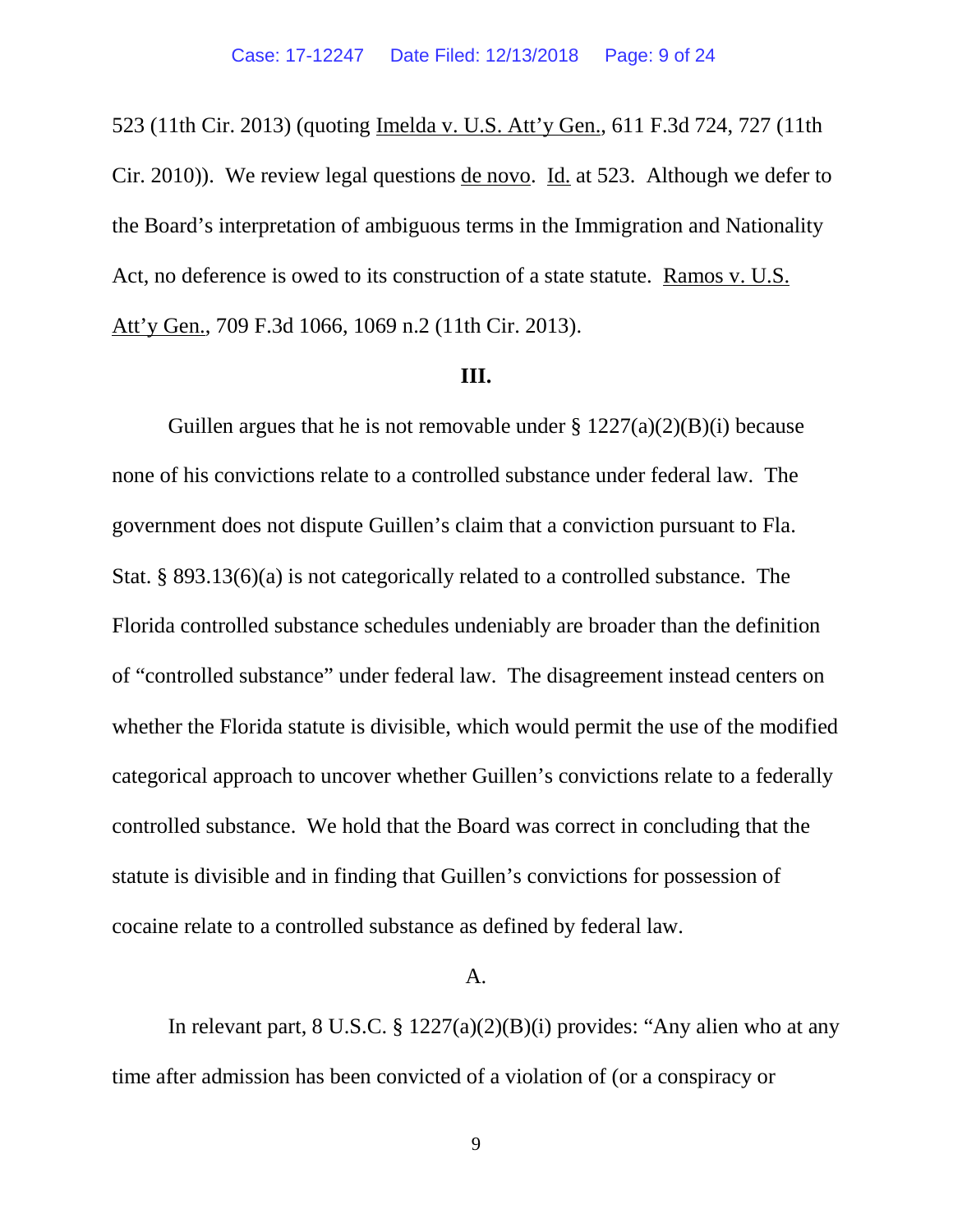attempt to violate) any law or regulation of a State . . . relating to a controlled substance (as defined in section 802 of title 21) . . . is deportable." Section 802 in turn defines a "controlled substance" as "a drug or other substance, or immediate precursor, included in schedule I, II, III, IV, or V of part B of this subchapter." 21 U.S.C. § 802(6). Cocaine is a Schedule II controlled substance. Id. §812(c), sched. II  $(a)(4)$ .

Like the federal Controlled Substances Act, 21 U.S.C. § 841(a)(1), and the laws of many states, the Florida statute defining the offense of possession uses the general term "controlled substance." Currently, as well as at the time of Guillen's 2014 and 2016 convictions,  $3$  it reads this way:

A person may not be in actual or constructive possession of a controlled substance unless such controlled substance was lawfully obtained from a practitioner or pursuant to a valid prescription or order of a practitioner while acting in the course of his or her professional practice or to be in actual or constructive possession of a controlled substance except as otherwise authorized by this chapter. A person who violates this provision commits a felony of the third degree, punishable as provided in s. 775.082, s. 775.083, or s. 775.084.

Fla. Stat. § 893.13(6)(a). "Controlled substance" is separately defined by §

893.02(4), by reference to schedules provided in § 893.03.

To determine whether a state offense makes an individual eligible for removal, we "apply a categorical or modified categorical approach, depending on

<span id="page-9-0"></span><sup>&</sup>lt;sup>3</sup> The statute received slight stylistic amendments during the timespan covering his convictions that have no effect on the issue in this case.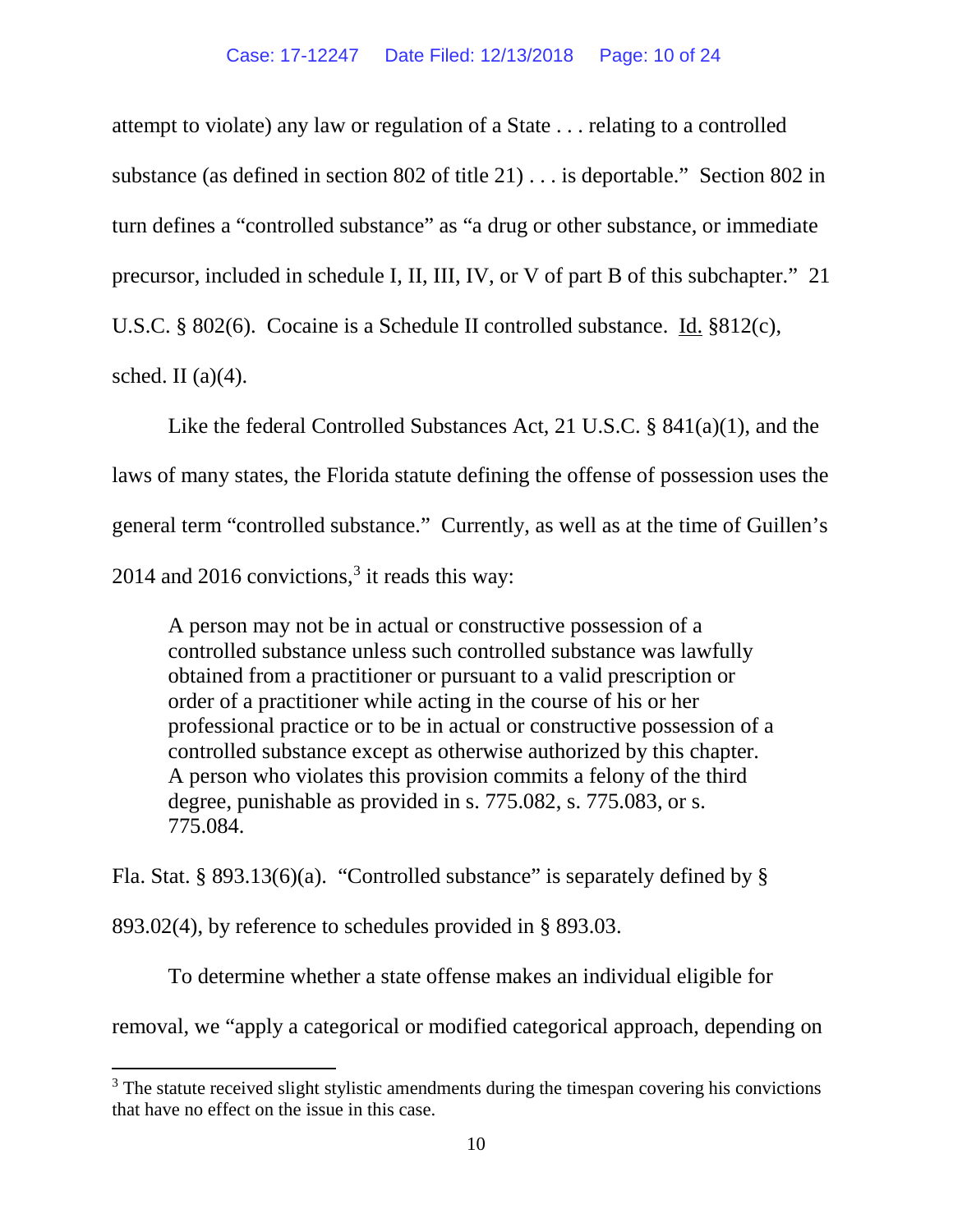the statutory scheme." Donawa v. U.S. Att'y Gen., 735 F.3d 1275, 1280 (11th Cir. 2013). Under the categorical approach, we consider only "the fact of conviction and the statutory definition of the offense." Id. "If the statute can be violated by an act that does not fit within the generic offense," then the statute cannot be a predicate for removal regardless of the facts of the particular case. Spaho v. U.S. Att'y Gen., 837 F.3d 1172, 1177 (11th Cir. 2016) (citing Descamps v. United States, 570 U.S. 254, 257 (2013)). The government does not assert that a conviction under Fla. Stat. § 893.13(6)(a) categorically relates to a controlled substance, since the Florida possession statute can be violated by conduct that does not involve a federally controlled substance.

The modified categorical approach applies when a statute is "divisible," that is, "when it lists a number of alternative elements that effectively create several different crimes." Donawa, 735 F.3d at 1281. For divisible statutes, a court can look to a small set of record documents to determine the specific elements of the offense that the defendant was convicted of. See Shepard v. United States, 544 U.S. 13, 26 (2005); Spaho, 837 F.3d at 1177. These so-called "Shepard documents" can consist of a plea agreement, the transcript of a plea colloquy, the charging document, jury instructions, or a "comparable judicial record of this information." Shepard, 544 U.S. at 26; Descamps, 570 U.S. at 261–62.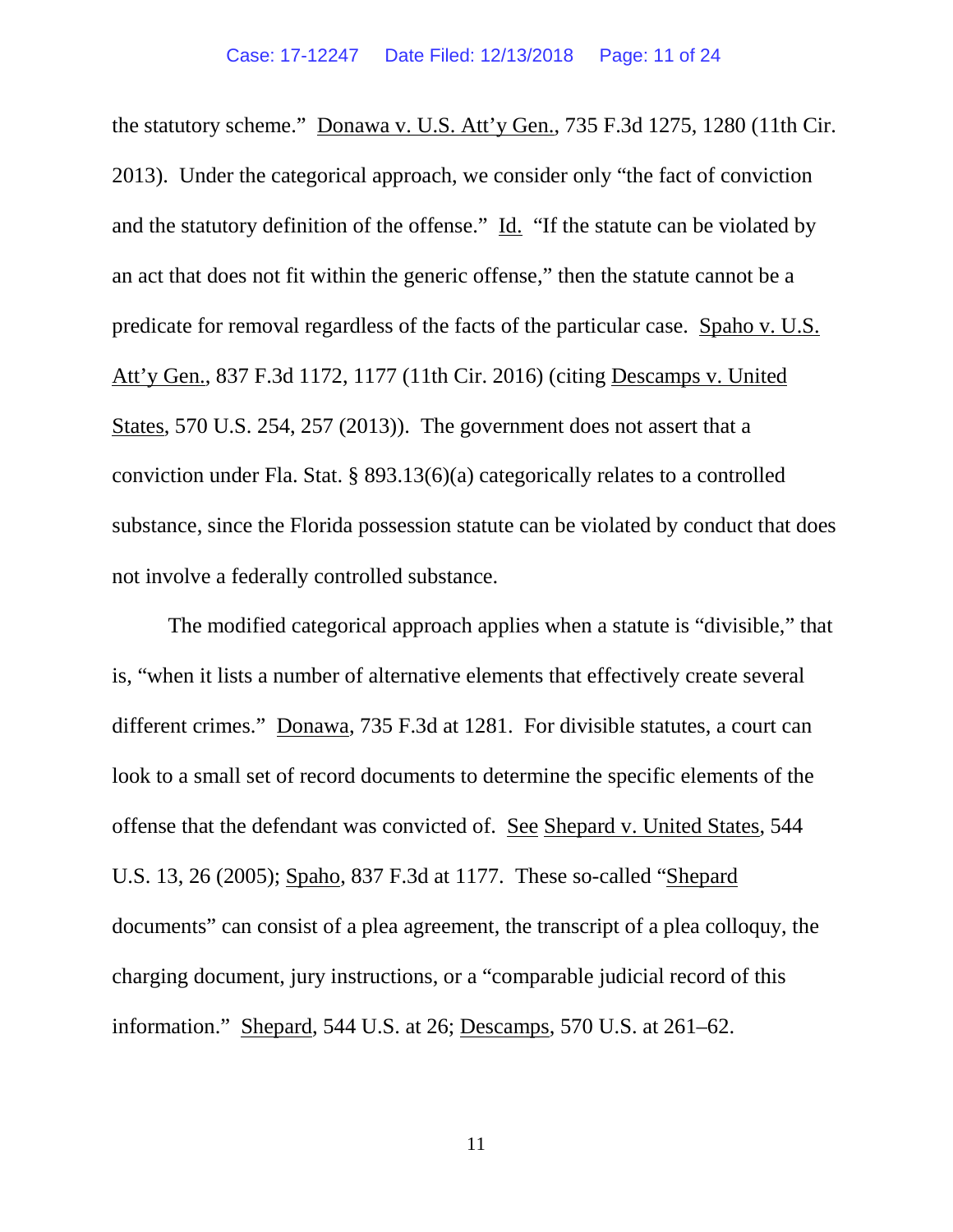So, to decide whether Guillen's cocaine convictions render him removable we must decide whether Fla. Stat. § 893.13(6)(a) is divisible. This requires us to determine whether the list of controlled substances sets forth alternative elements -- thereby effectively creating a distinct offense for the possession of each substance -- or just various factual means of committing a single offense. This is because an alien is removable under  $\S 1227(a)(2)(B)(i)$  only when "the elements" that make up the state crime of conviction relate to a federally controlled substance." Mellouli v. Lynch, 135 S. Ct. 1980, 1990 (2015) (emphasis added). "Elements are the 'constituent parts' of a crime's legal definition -- the things the 'prosecution must prove to sustain a conviction.'" Mathis v. United States, 136 S. Ct. 2243, 2248 (2016) (some quotation marks omitted) (quoting Black's Law Dictionary 634 (10th ed. 2014)). Factual means, on the other hand, are "mere realworld things," of no legal consequence, that need not be proven or admitted to obtain a conviction. Id.

In Mathis v. United States -- the Supreme Court's most recent exploration of the divisibility of a state statute -- the issue was whether convictions for burglary under Iowa law qualified as "generic" burglary for the purposes of an Armed Career Criminal Act sentencing enhancement. See id. at 2248; 18 U.S.C. § 924(e). The parties agreed that the Iowa statute was overbroad: it covered entry into "any building, structure [or] land, water, or air vehicle," whereas generic burglary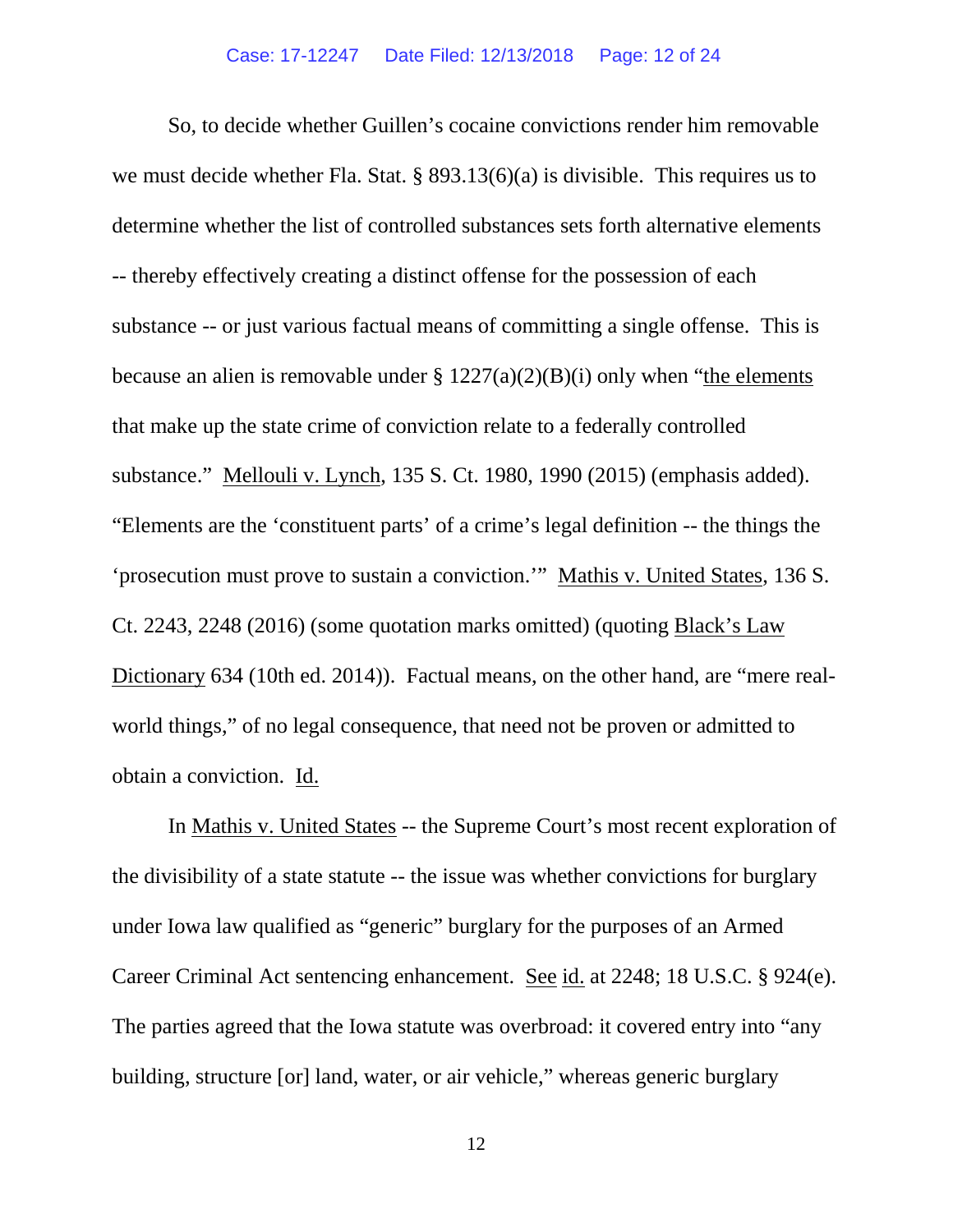applies only to entry into a building or other structure. Id. at 2250 (emphasis omitted) (quoting Iowa Code § 702.12). This meant that the Iowa statute was not a categorical match for generic burglary. The District Court and the Eighth Circuit had used the modified categorical approach and looked to the record of Mathis's convictions to determine that his offenses involved entry into a structure, not entry into a vehicle, and therefore qualified as "generic burglary." Id. at 2250–51. The Supreme Court reversed because "a state crime cannot qualify as an ACCA predicate if its elements are broader than those of a listed generic offense," id. at 2251, and the Iowa Supreme Court had already held that the listed items were merely "alternative ways of satisfying a single locational element," id. at 2250. Because "building, structure [or] land, water, or air vehicle" lists means of fulfilling a single element, the sentencing court could not move past the categorical approach and examine the conviction records. Id. at 2251.

The Supreme Court explained that the critical "elements or means" question is "easy" in two instances: when "the statute on its face" provides an answer, and when "a state court decision definitively answers the question" as it did in Mathis. Id. at 2256. A statute might provide a clear answer by setting different punishments depending on the chosen alternative, or by making clear that a list contains only "illustrative examples." Id. The Court added that if the statute and authoritative sources of state law are unclear, a court is permitted to "peek at the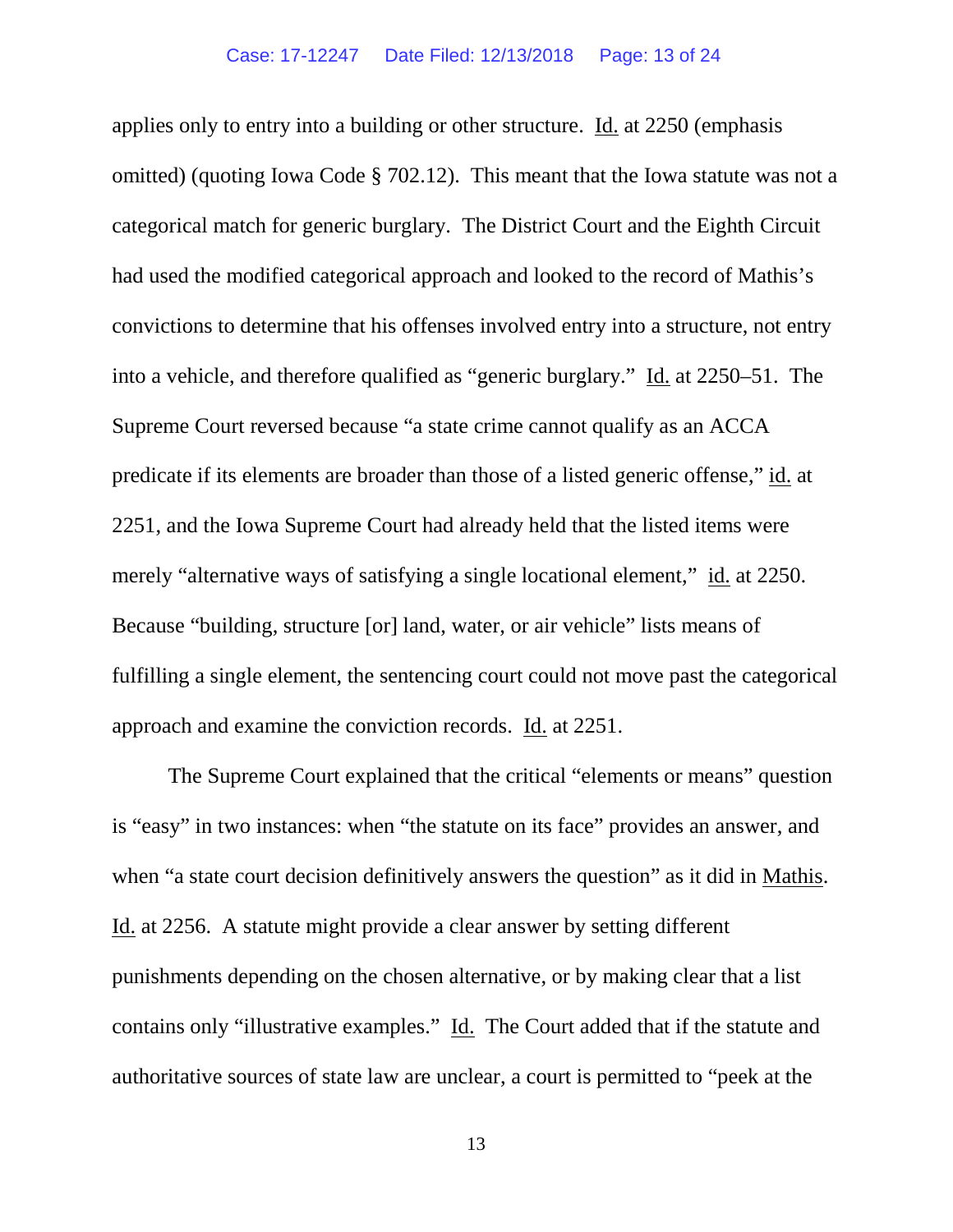record documents . . . for the sole and limited purpose of determining whether the listed items are elements of the offense." Id. at 2256–57 (brackets omitted) (quoting Rendon v. Holder, 782 F.3d 466, 473–474 (9th Cir. 2015) (dissenting from denial of reh'g en banc)).

# B.

Following the framework set forth in Mathis, we look to the face of the statute, state court decisions, and other authoritative sources of state law to determine whether the identity of the controlled substance is an element of a possession offense under the Florida statute.

We begin with the text. Here, the statute on its face fails to provide a clear answer on divisibility. In terms of structure, Fla. Stat. § 893.13(6)(a) is unlike the usual examples of alternatively phrased statutes. The Supreme Court in Mathis described two hypothetical statutes that would fall clearly on either side of the line. First, suppose a burglary statute "prohibited 'the lawful entry or the unlawful entry' of a premises with intent to steal," with different punishments depending on which of the two was found by the jury. Mathis, 136 S. Ct. at 2249. This statute is divisible, because whether the entry was unlawful would "necessarily [be] found or admitted" at the time of conviction. Id. A later court considering whether a conviction qualified as a generic burglary offense would easily be able to discern the basis of the conviction from Shepard documents. Conversely, consider a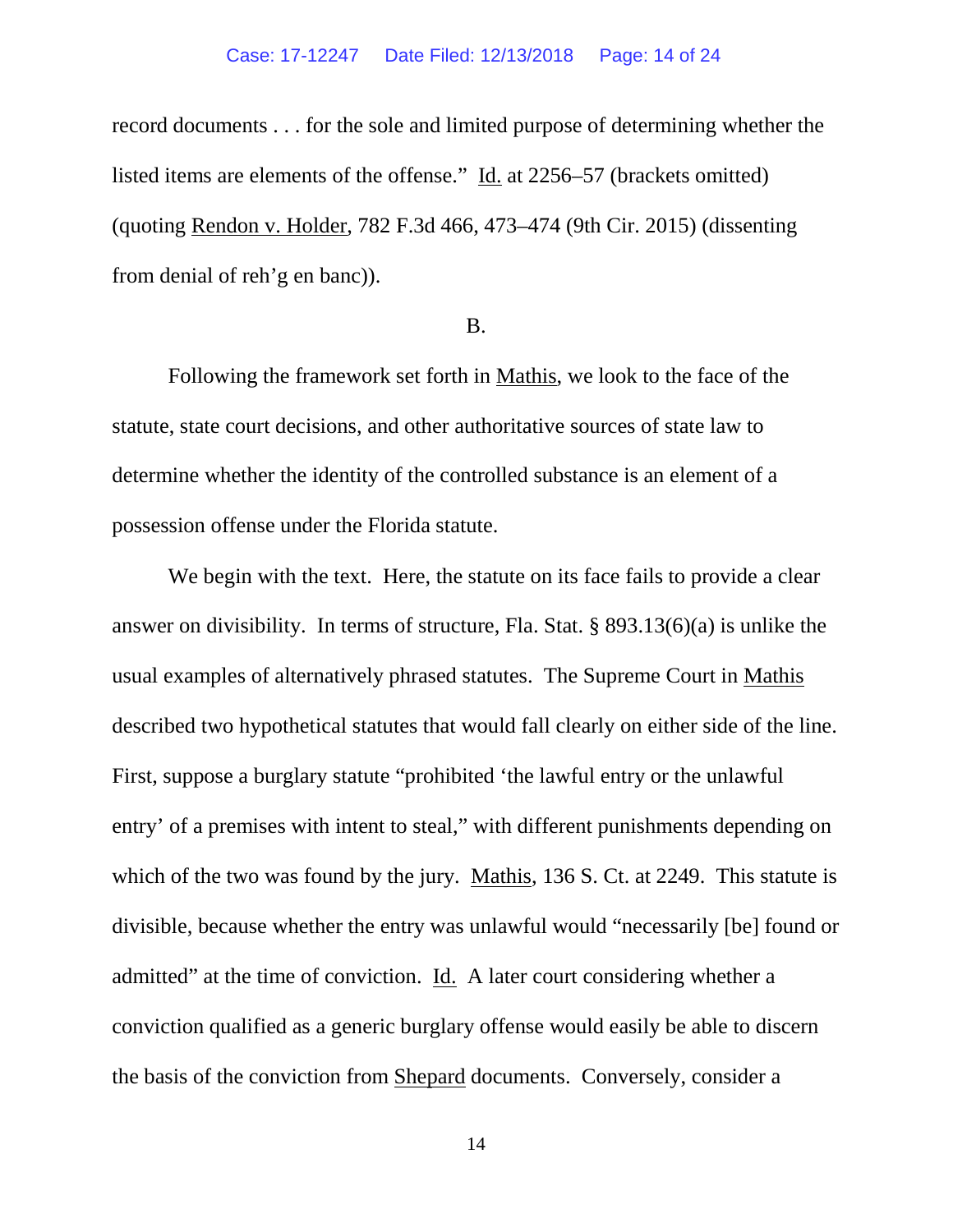# Case: 17-12247 Date Filed: 12/13/2018 Page: 15 of 24

statute creating an offense with the use of a "deadly weapon" as an element that provided that "a 'knife, gun, bat, or similar weapon' would all qualify." Id. Because that list merely "specifies diverse means of satisfying a single element of a single crime," a jury would not be required to agree on the identity of the weapon. Id. So long as all jurors agreed it was a "deadly weapon," they could find that element to be satisfied. This kind of statute is indivisible.

The statute in this case is unlike either of these hypothetical laws with a structure that leads to a single inescapable conclusion. Fla. Stat. § 893.13(6)(a) uses a general term that is defined by a lengthy list provided in another section of the Florida code. This reveals little about whether the listed substances are alternative elements, one of which must be established to make out a conviction, or merely various factual means that satisfy a single "controlled substance" element. The plain text appears to be compatible with either conclusion, so we must look elsewhere.

Florida's state courts provide substantially more guidance. State courts "are the ultimate expositors of state law," so we are bound by their opinions on state law issues. Jones v. GDCP Warden, 753 F.3d 1171, 1191 (11th Cir. 2014). In Jenkins v. Wainwright, 322 So. 2d 477 (Fla. 1975), the Florida Supreme Court held that a defendant could be convicted of both possession of marijuana and possession of a hallucinogenic drug, even though the offenses were "merely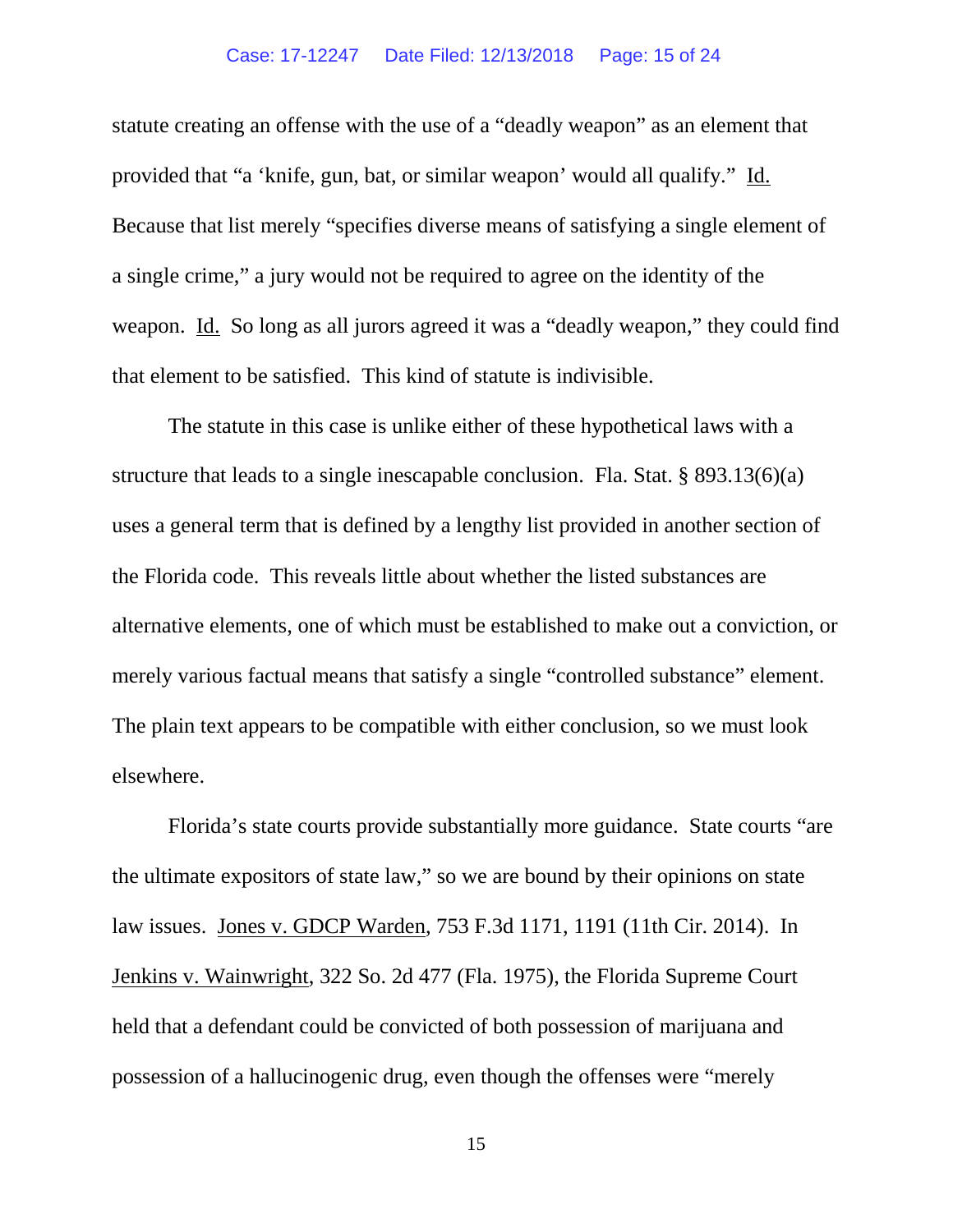# Case: 17-12247 Date Filed: 12/13/2018 Page: 16 of 24

different facets of the same transaction." Id. at 478. The court rejected the defendant's double jeopardy challenge, holding that the defendant was guilty of "possession of two separate drug substances, each of which constitutes in and of itself a separate violation of law." Id. at 479.

Although the Florida Supreme Court did not use the word "divisibility" or refer to the "modified categorical approach," its holding necessarily implies that the statute is divisible: a defendant cannot be convicted and sentenced for two offenses with identical elements arising from the same facts. See, e.g., United States v. Dixon, 509 U.S. 688, 696 (1993) ("The same-elements test, sometimes referred to as the 'Blockburger' test, inquires whether each offense contains an element not contained in the other; if not, they are the 'same offence' and double jeopardy bars additional punishment and successive prosecution."). In Jenkins, the only possible difference between the two offenses was the identity of the substance. Possession of marijuana and possession of a hallucinogenic drug consist of otherwise identical elements. In short, because the Florida Supreme Court has told us that the elements of possession of marijuana and possession of a hallucinogen are different, it has implicitly told us that the identity of the substance possessed is an element of possession.

Florida's intermediate appellate courts have repeatedly come to the same conclusion. Thus, for example, in Parker v. State, 237 So. 2d 253, 254 (Fla. Dist.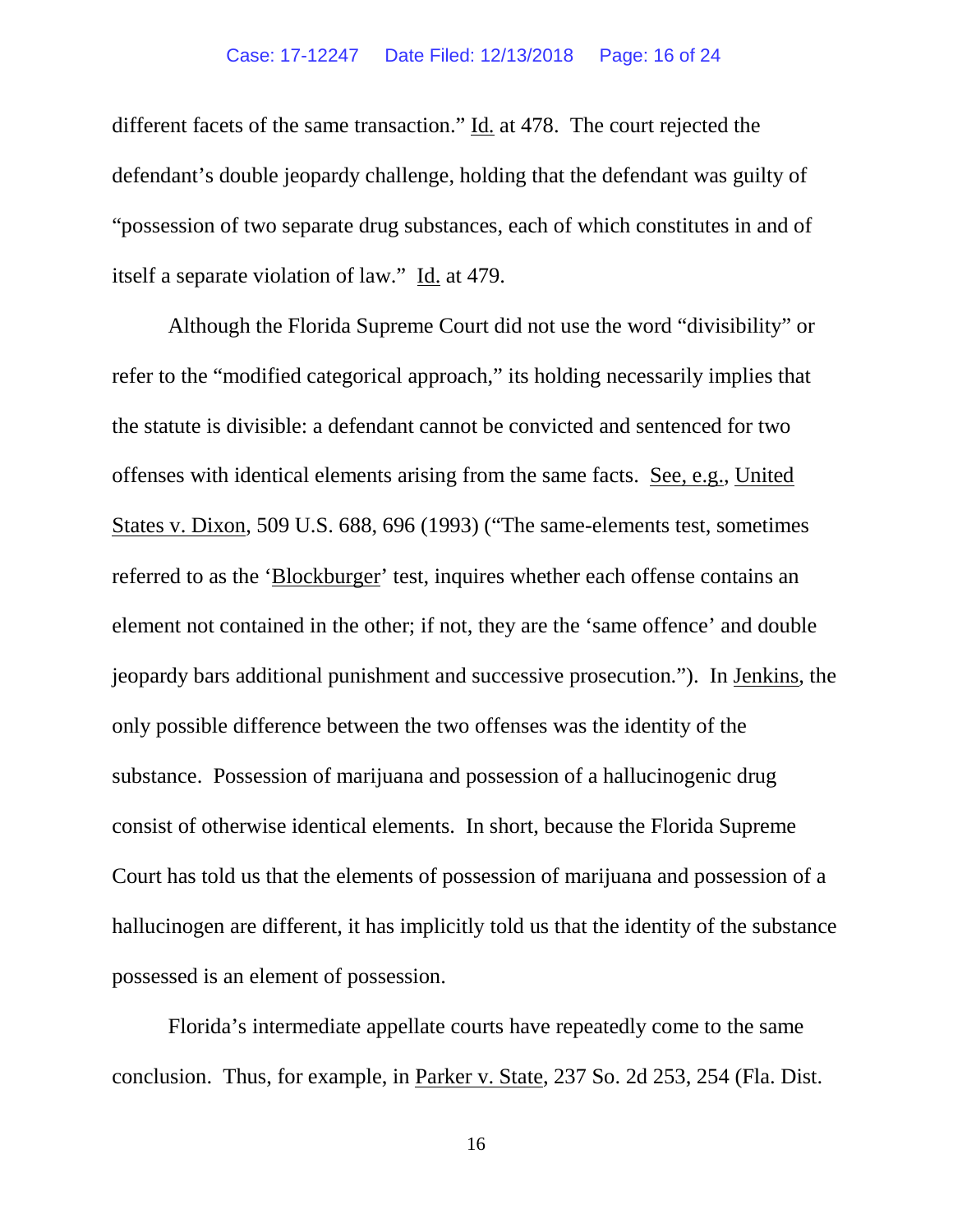Ct. App. 1970), the First District Court of Appeal upheld a three-count conviction for possession of marijuana, possession of a barbiturate, and delivery of a barbiturate. Id. at 253–54. The court rejected the defendant's argument that "there was only one crime committed" when he sold the two drugs, holding that "there" were actually three separate and distinct violations of law." Id. at 254. In Mills v. State, 323 So. 2d 594 (Fla. Dist. Ct. App. 1975), the First District affirmed separate sentencing for convictions of possession of marijuana, possession of a barbiturate, and possession of heroin on the same ground. Id. at 595. And in Emmett v. State, 764 So. 2d 675 (Fla. Dist. Ct. App. 2000), the Second District Court of Appeal upheld consecutive sentences for a robbery conviction and eight counts of possession of different controlled substances. Id. at 675. The court noted that the sentence may have been "excessive" -- five years for each of the possession convictions, on top of fifteen for robbery -- but held that "[u]nder Florida law, [the] sentences are legal." Id. at 675–76. Citing Jenkins, the court approved the trial court's conclusion "that possession of eight different controlled substances constituted eight separate offenses." Id. at 675.

And providing perhaps even more probative evidence, in Retherford v. State, 386 So. 2d 881, 882 (Fla. Dist. Ct. App. 1980), the First District Court of Appeal rejected separate sentencing for possession of marijuana and possession of hashish. The reason for this ruling was that marijuana and hashish were defined as the same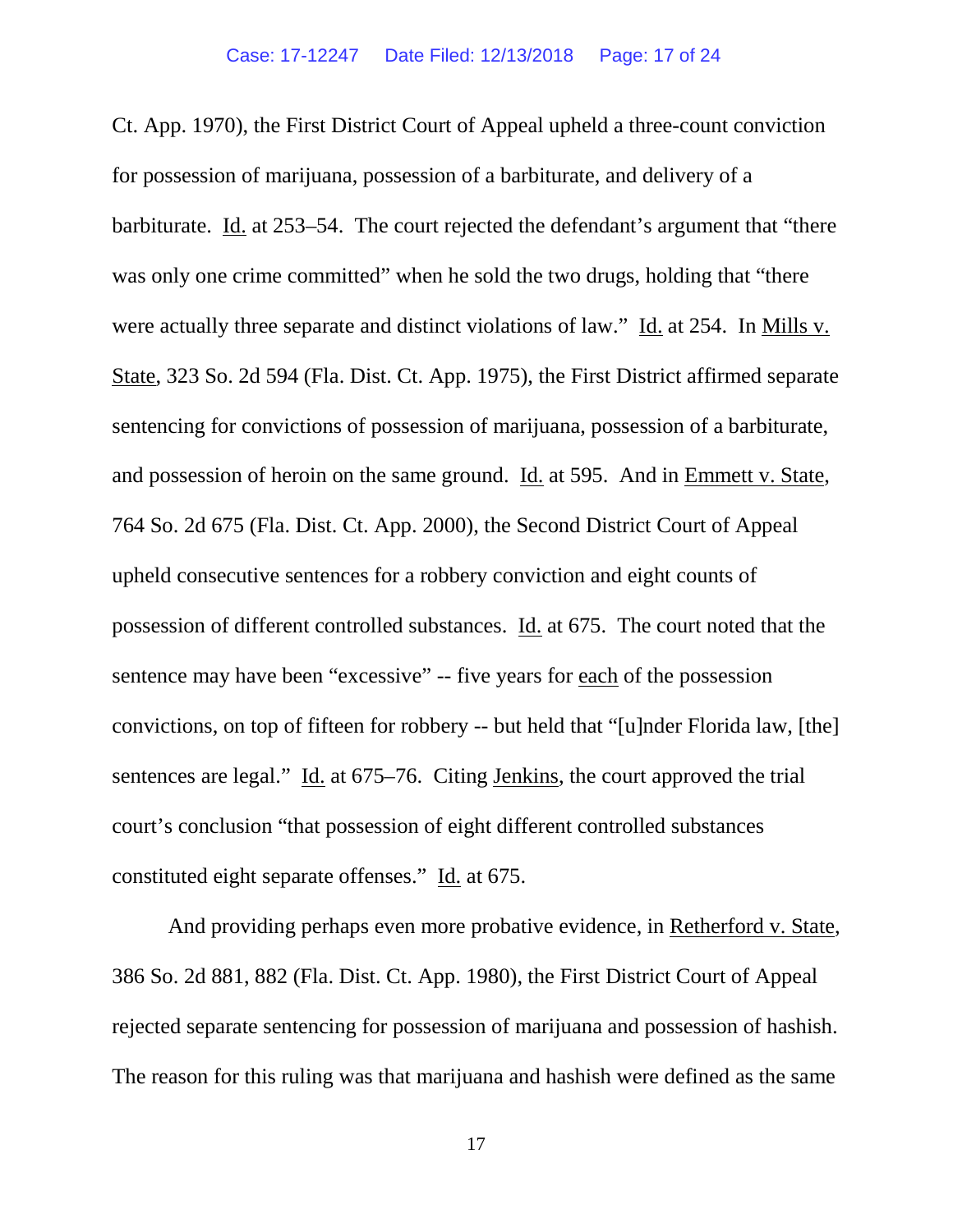# Case: 17-12247 Date Filed: 12/13/2018 Page: 18 of 24

controlled substance under Florida law. Possession of the same substance in different forms is "the same crime," whereas possession of two different substances is not. Id. at 882. This is a clear enough indication that Florida's courts consider the identity of the particular substance to be an element of possession. Otherwise, there would be no reason to treat possession of marijuana and hashish any different from possession of marijuana and a hallucinogen.

In still another line of cases, Florida's District Courts of Appeal have overturned convictions because the substance named in the charging document differed from the one shown to have been involved in the offense. Thus, for example, in Jiminez v. State, 231 So. 2d 26 (Fla. Dist. Ct. App. 1970), the Third District held that charging a defendant with a heroin offense and producing evidence relating to morphine was a "fatal variance" requiring reversal. Id. at 28. The court explained that "the accused cannot be indicted for one offense and convicted and sentenced for another, even though the offenses are closely related and of the same general nature or character and punishable by the same grade of punishment." Id. at 27 (emphasis added) (internal quotation marks omitted) (quoting Penny v. State, 191 So. 190, 193 (Fla. 1939)).

The standard jury instructions issued by the Florida Supreme Court reflect the same understanding of the statute. While these instructions are not binding authority, they "are presumed to be correct" interpretations of Florida law.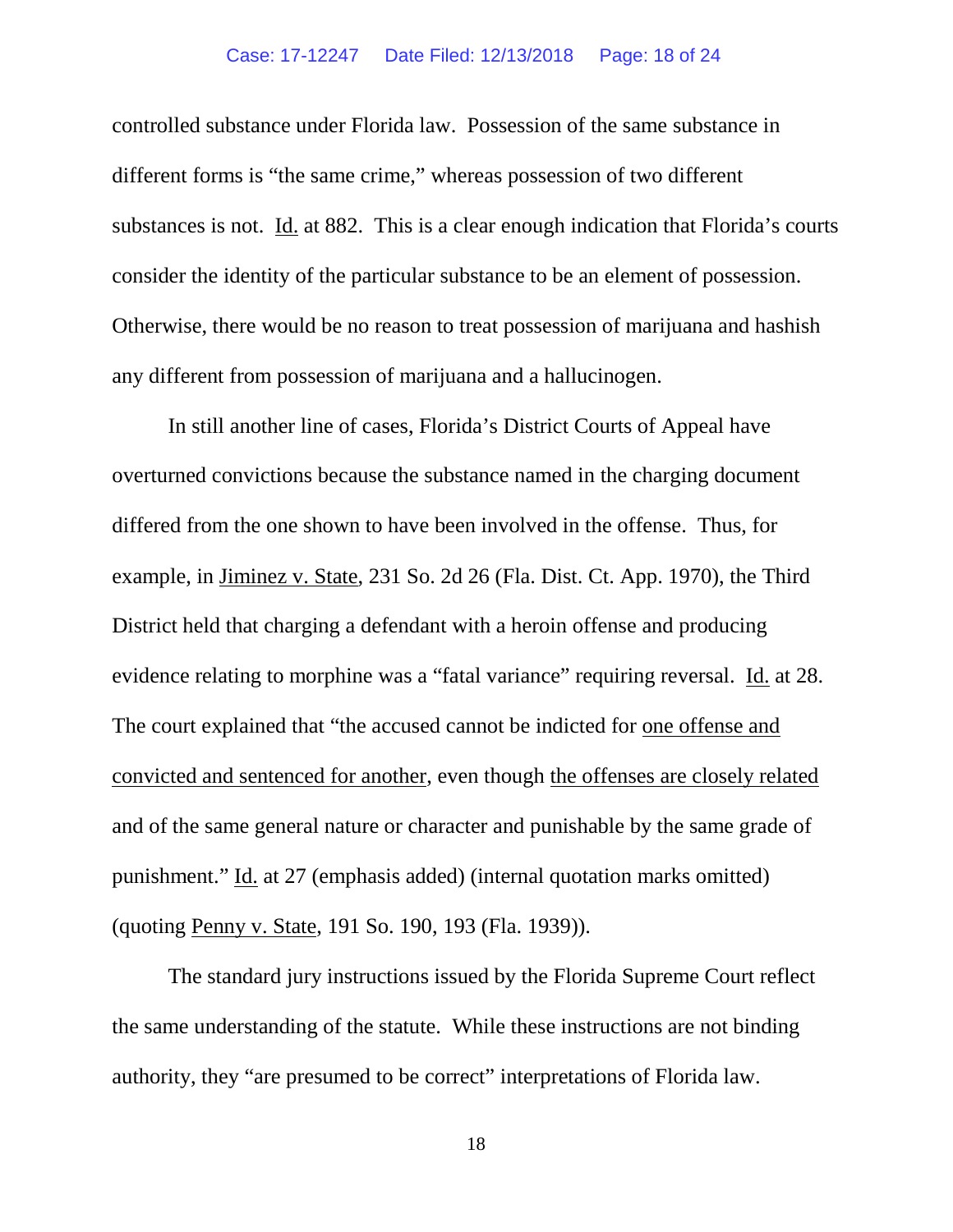BellSouth Telecomms., Inc. v. Meeks, 863 So. 2d 287, 292 (Fla. 2003). In

pertinent part, the standard instructions for a possession of controlled substances

charge state:

Certain drugs and chemical substances are by law known as "controlled substances." (Specific substance) is a controlled substance.

To prove the crime of Possession of a Controlled Substance, the State must prove the following two elements beyond a reasonable doubt:

- 1. (Defendant) possessed a substance.
- 2. The substance was (specific substance).

Fla. Standard Jury Instr. (Crim.) 25.7 (2018). Notably, in two separate places - including in what "the State must prove . . . beyond a reasonable doubt" -- a specific substance must be written into the instructions. Id.; see also Mathis, 136 S. Ct. at 2248 ("Elements are . . . the things the prosecution must prove to sustain a conviction." (quotation marks omitted)). The instructions have been cited by the District Courts of Appeal as "set[ting] out the three elements that must be proven to establish possession of cocaine under section 893.13(6)(a)." Meme v. State, 72 So. 3d 254, 256 (Fla. Dist. Ct. App. 2011). Even if the instructions are not binding authority in the state system, the federal courts are not in the business of overruling official interpretations of state law issued by a state supreme court. These instructions are an "authoritative source[] of state law" for the purposes of determining the divisibility of a statute, and they lead to only one possible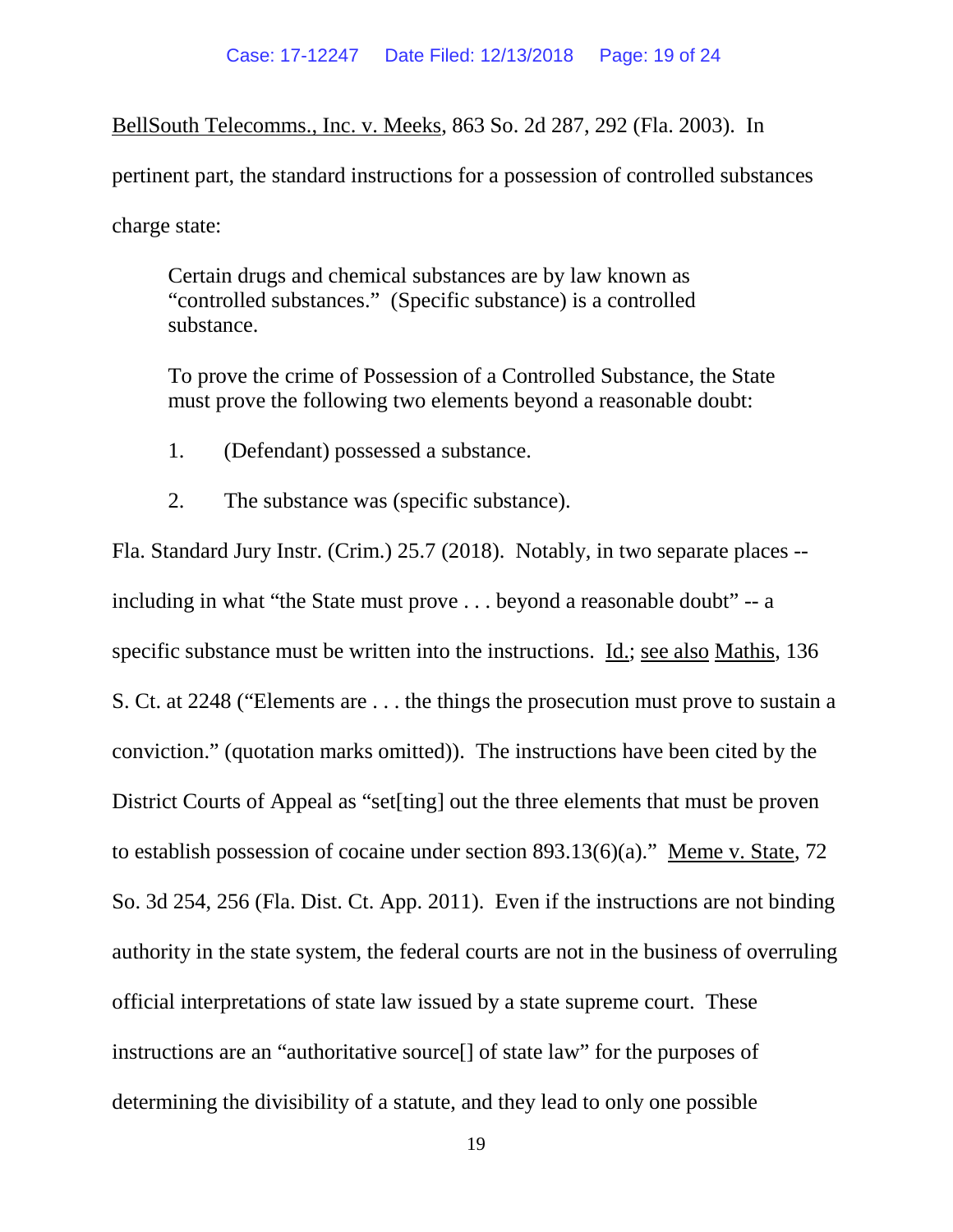conclusion. Mathis, 136 S. Ct. at 2256. And again, Mathis tells us that when state law provides a definitive answer, the divisibility inquiry is a straightforward one.

C.

Our conclusion is consonant with those reached by nearly all of our sister circuits that have addressed this question with respect to similar state statutes. Thus, by example, the First Circuit has held that a Rhode Island conviction for manufacturing, delivering, or possessing with intent to distribute a controlled substance rendered an alien removable under § 1227(a)(2)(B)(i). See Swaby v. Yates, 847 F.3d 62, 68 (1st Cir. 2017). The petitioner there made a challenge to his removal just like Guillen's, claiming that the overbreadth of the Rhode Island statute meant that it could not be a predicate for his removal even though his crime involved marijuana. Like the Florida statute, the relevant Rhode Island provision uses only the generic phrase "controlled substance," which is defined elsewhere. See R.I. Gen. Laws  $\S 21-8-4.01(a)(1)$ . To determine whether the statute was divisible, the First Circuit looked to state court decisions, which "expressly described the particular type of controlled substance listed in the state drug schedules as an element." Swaby, 847 F.3d at 67. It quoted the Rhode Island Supreme Court's statement that "[u]nlawful possession of more than one controlled substance constitutes a separate offense for each such substance possessed." Id. at 68 n.3 (quoting State v. Feng, 421 A.2d 1258, 1271 (R.I. 1980)).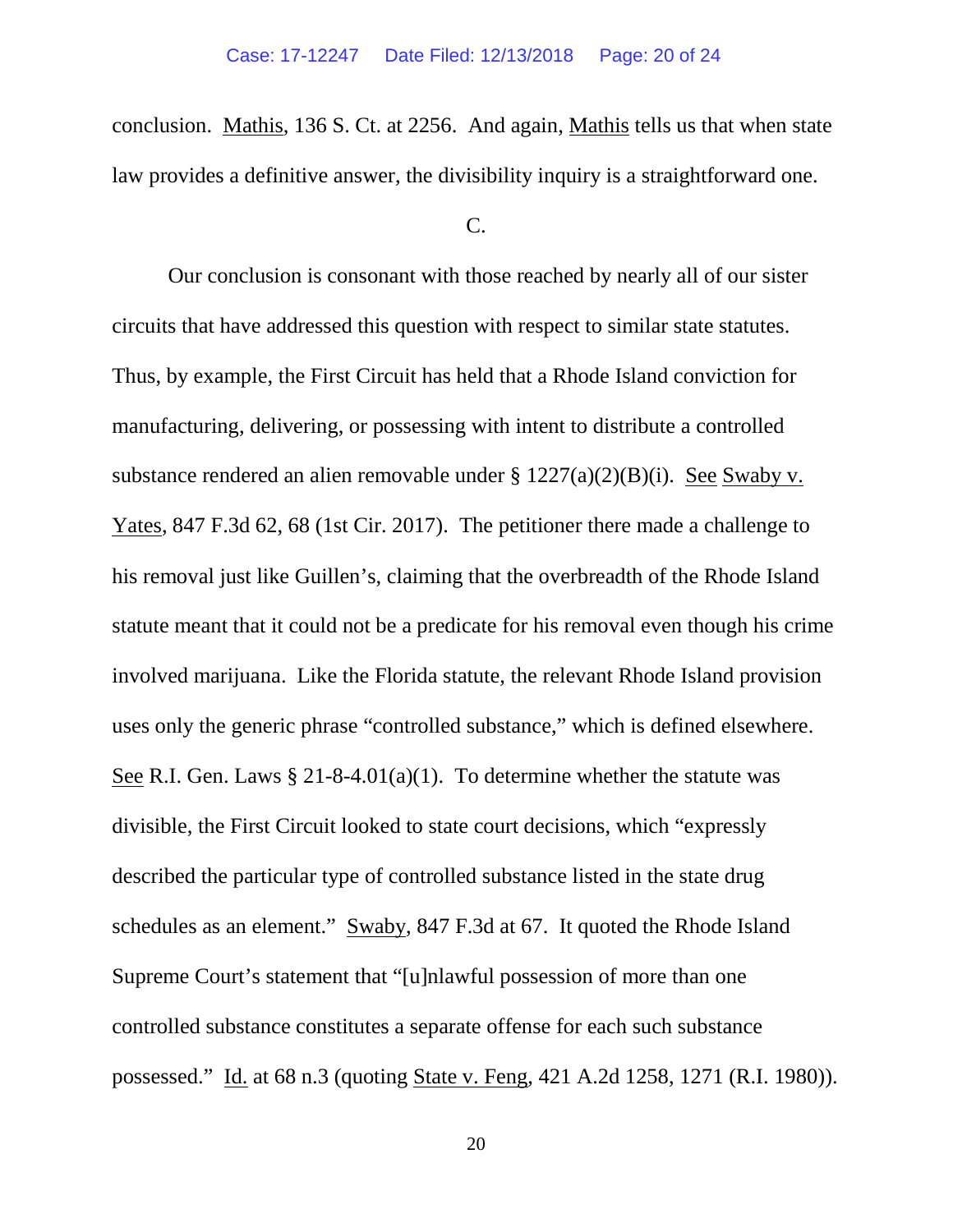# Case: 17-12247 Date Filed: 12/13/2018 Page: 21 of 24

And it noted that the charging documents for the petitioner's convictions identified a specific controlled substance, as they do here. Id. at 68.

The First Circuit's conclusion is no outlier. In United States v. Henderson, 841 F.3d 623 (3d Cir. 2016), cert. denied, 138 S. Ct. 210 (2017), the Third Circuit held that a Pennsylvania controlled substance statute was divisible. Id. at 626. The court adhered to the Superior Court of Pennsylvania's holding that the particular substance was an element of the offense, id. at 629, and found that the statutory structure also compelled finding the statute divisible, id. at 630. The Eighth Circuit reached the same result regarding Missouri's possession with intent to deliver statute, relying on two Missouri Court of Appeals decisions rejecting challenges to multiple convictions and separate sentences for offenses involving multiple drugs. See Martinez v. Sessions, 893 F.3d 1067, 1071 (8th Cir. 2018). The Fifth and Ninth Circuits have done likewise with respect to two California possession of a controlled substance laws. United States v. Gomez-Alvarez, 781 F.3d 787, 792 (5th Cir. 2015); Coronado v. Holder, 759 F.3d 977, 984–85 (9th Cir. 2014). While these cases involved different statutes than the Florida provision relevant here, the controlled substance laws at issue have more similarities than differences. Each statute sets out a prohibition on a type of conduct, like possession or sale, using the general term "controlled substance" that is defined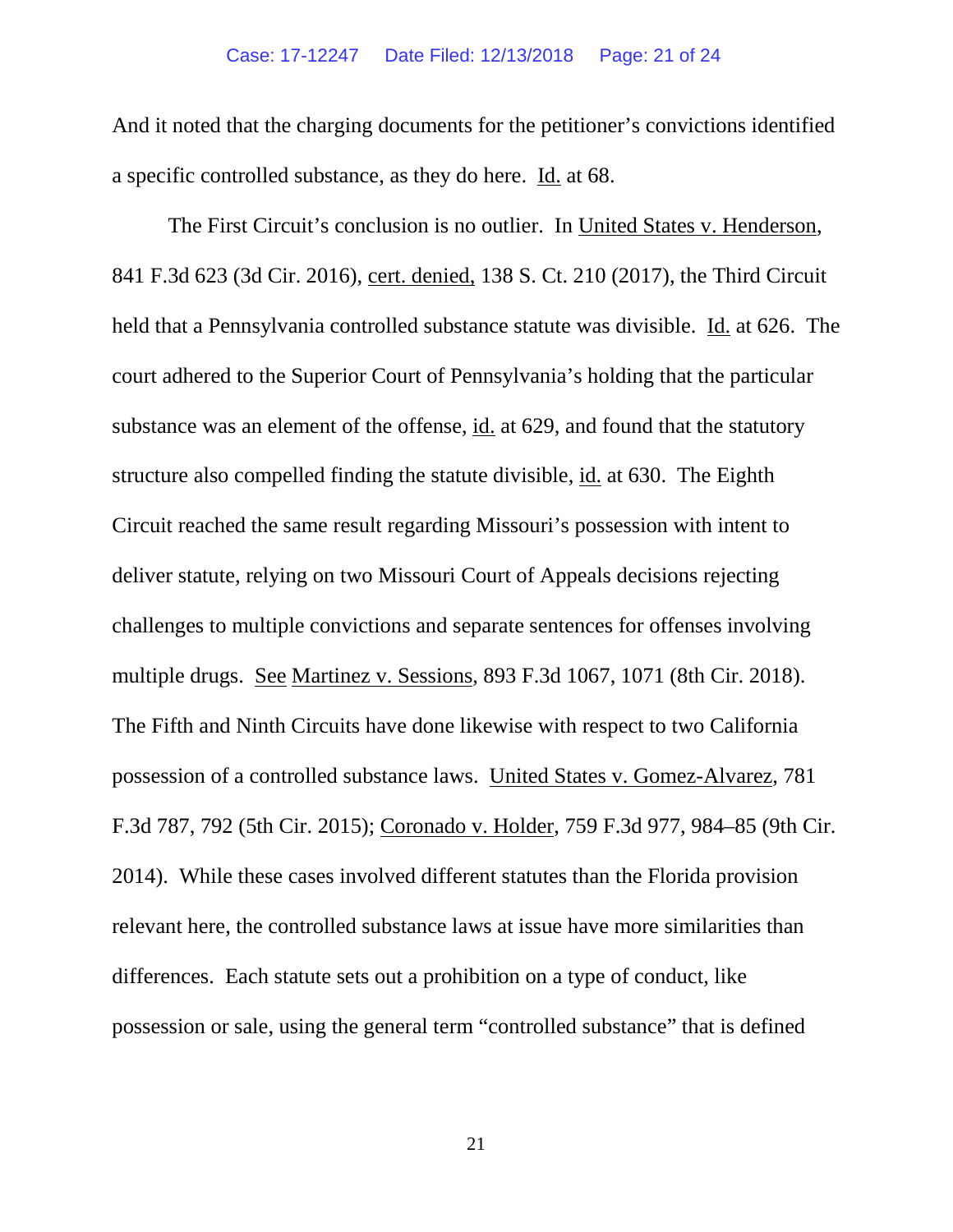# Case: 17-12247 Date Filed: 12/13/2018 Page: 22 of 24

elsewhere. These decisions from our sister circuits therefore properly inform our analysis of the similarly structured Fla. Stat. § 893.13(6)(a).

The sole exception we can find is Harbin v. Sessions, 860 F.3d 58, 61 (2d Cir. 2017), where the Second Circuit held that New York's possession with intent to deliver statute was indivisible. Beyond the obvious distinction that this case involved a different statute from a different state, we note that the state courts' guidance looked much different from that available to us here. The Second Circuit drew from New York precedent on a related statute that applied to the possession of narcotics. See N.Y. Penal Law § 220.16 (McKinney). New York courts have held that "different narcotic drugs do not create separate crimes under this statute," even going so far as to state that "jurors need not agree as to the particular narcotic drug in question" to sustain a conviction. Id. at 67. This is in sharp contrast to the decisions of the Florida Supreme Court and the District Courts of Appeal recounted above.

Moreover, New York courts have also reached the opposite conclusion with respect to offenses involving multiple drugs, with one court holding that a defendant cannot be "convicted of two possession counts based on his possession of a single bag containing both cocaine and heroin." People v. Miller, 789 N.Y.S.2d 423 (N.Y. App. Div. 2005). New York thus appears to treat all narcotics the same, as Florida law does with marijuana and hashish, which gave rise to the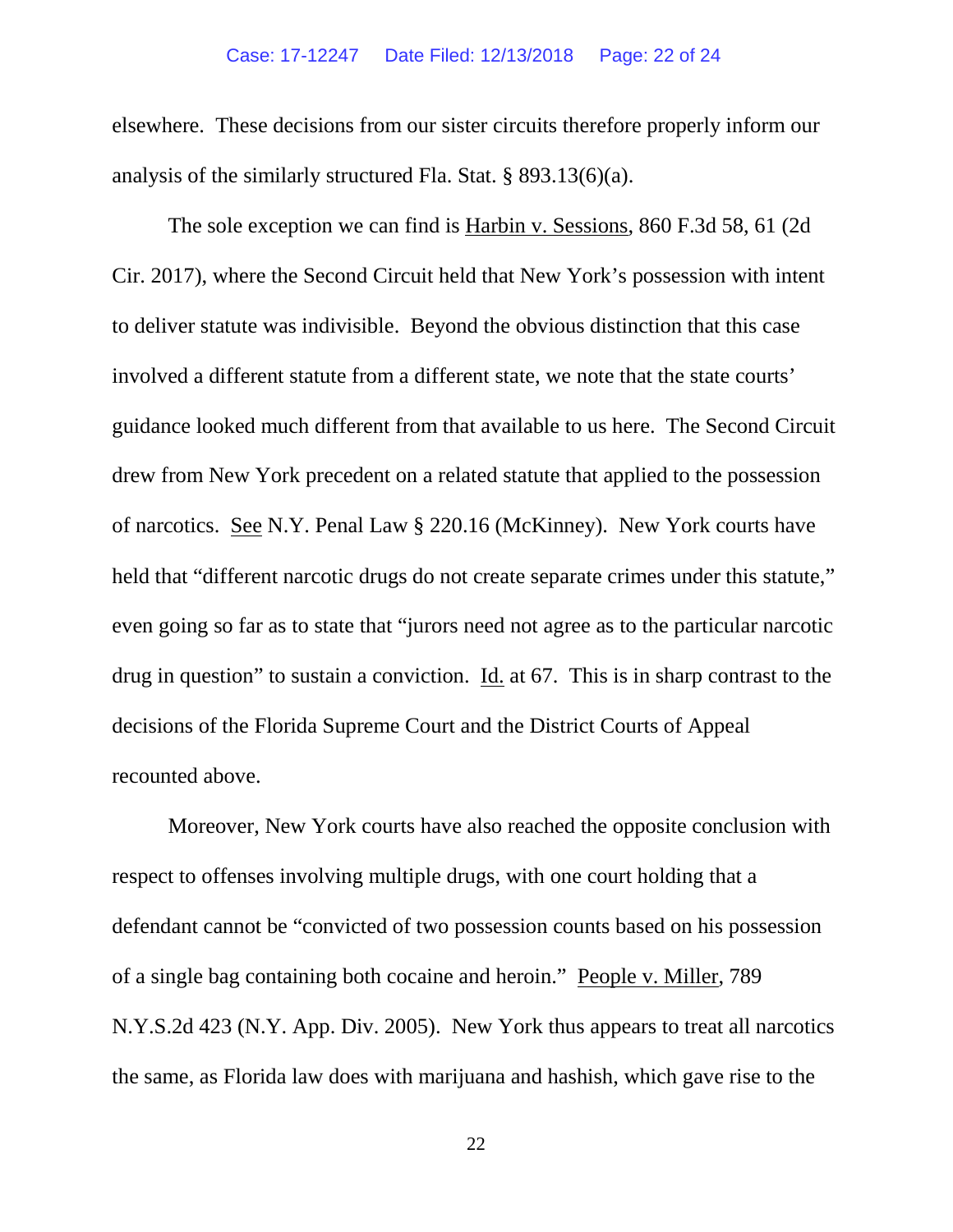Second Circuit's conclusion that the identity of the substance is not an element of the offense under the statute at issue. All of this is to say that the state court materials available to the Second Circuit were vastly different from the evidence of Florida law produced here. On the basis of the state law precedent relevant to this case, we conclude that Fla. Stat. § 893.13(6)(a) is divisible.

#### D.

Because Fla. Stat. § 893.13(6)(a) is divisible, the modified categorical approach applies. We must first identify which of the alternative elements Guillen was convicted of, then discern whether those elements imply that the offense is related to a controlled substance under federal law. Again, our review is limited, looking only to "the charging document, the terms of a plea agreement or transcript of colloquy between judge and defendant in which the factual basis for the plea was confirmed by the defendant, or . . . some comparable judicial record of this information." Shepard, 544 U.S. at 26.

The Board correctly found that the substance Guillen was convicted of possessing was cocaine. Each relevant criminal information specifically identified the substance involved in Guillen's offenses, and they report that Guillen was charged with "unlawfully and feloniously possess[ing] a controlled substance, towit: Cocaine." Cocaine is listed under Schedule II in 21 U.S.C. § 812(c), which means that it is a controlled substance under the definition provided in § 802.